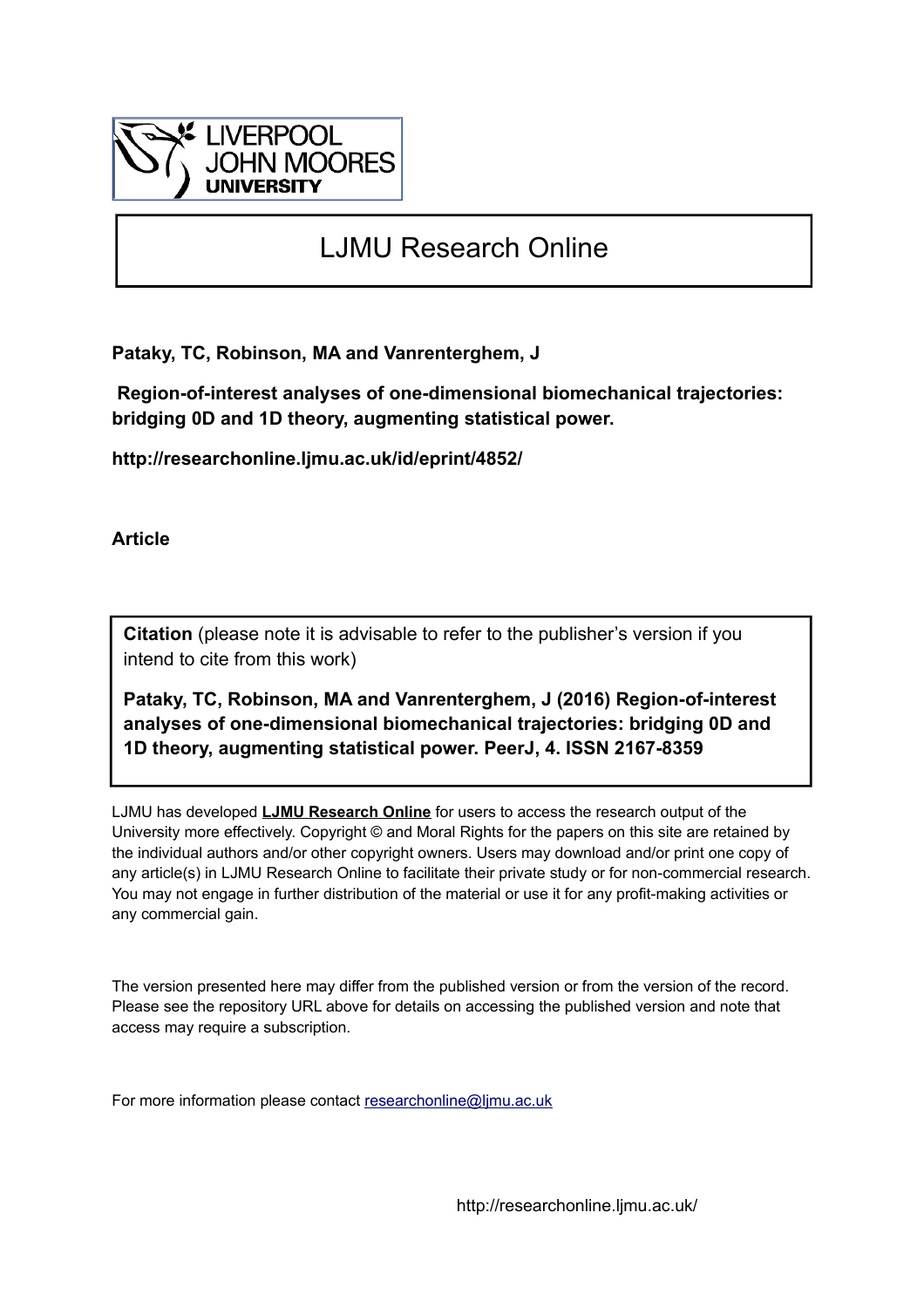# Peer l

**Region-of-interest analyses of onedimensional biomechanical trajectories: bridging 0D and 1D theory, augmenting statistical power**

#### <span id="page-1-5"></span><span id="page-1-4"></span><span id="page-1-3"></span>Todd C. Pataky**[1](#page-1-0)** , Mark A. Robinson**[2](#page-1-1)** and Jos Vanrenterghem**[3](#page-1-2)**

<span id="page-1-0"></span>**1** Institute for Fiber Engineering, Department of Bioengineering, Shinshu University, Ueda, Nagano, Japan

<span id="page-1-2"></span>**<sup>3</sup>** Department of Rehabilitation Sciences, Katholieke Universiteit Leuven, Belgium

## **ABSTRACT**

One-dimensional (1D) kinematic, force, and EMG trajectories are often analyzed using zero-dimensional (0D) metrics like local extrema. Recently whole-trajectory 1D methods have emerged in the literature as alternatives. Since 0D and 1D methods can yield qualitatively different results, the two approaches may appear to be theoretically distinct. The purposes of this paper were (a) to clarify that 0D and 1D approaches are actually just special cases of a more general region-of-interest (ROI) analysis framework, and (b) to demonstrate how ROIs can augment statistical power. We first simulated millions of smooth, random 1D datasets to validate theoretical predictions of the 0D, 1D and ROI approaches and to emphasize how ROIs provide a continuous bridge between 0D and 1D results. We then analyzed a variety of public datasets to demonstrate potential effects of ROIs on biomechanical conclusions. Results showed, first, that *a priori* ROI particulars can qualitatively affect the biomechanical conclusions that emerge from analyses and, second, that ROIs derived from exploratory/pilot analyses can detect smaller biomechanical effects than are detectable using full 1D methods. We recommend regarding ROIs, like data filtering particulars and Type I error rate, as parameters which can affect hypothesis testing results, and thus as sensitivity analysis tools to ensure arbitrary decisions do not influence scientific interpretations. Last, we describe open-source Python and MATLAB implementations of 1D ROI analysis for arbitrary experimental designs ranging from one-sample *t* tests to MANOVA.

**Subjects** Animal Behavior, Bioengineering, Kinesiology, Statistics **Keywords** Time series analysis, Kinematics, Constrained hypotheses, Statistical parametric mapping, Dynamics, Random field theory, Hypothesis testing, Biomechanics, Human movement

## **INTRODUCTION**

Many biomechanical measurements may be regarded as '*n*-dimensional *m*-dimensional' (*n*D*m*D) continua, where *n* and *m* are the dimensionalities of the measurement domain and dependent variable, respectively. Common examples include: joint flexion (1D1D), ground reaction force (1D3D), plantar pressure distribution (2D1D) and bone strain tensor distributions (3D6D). These data are often analyzed using 0D1D metrics from regions of

Submitted 13 July 2016 Accepted 4 October 2016 Published 2 November 2016

Corresponding author Todd C. Pataky, [tpataky@shinshu-u.ac.jp](mailto:tpataky@shinshu-u.ac.jp)

[Academic editor](https://peerj.com/academic-boards/editors/) [John Hutchinson](https://peerj.com/academic-boards/editors/)

[Additional Information and](#page-10-0) [Declarations can be found on](#page-10-0) [page 10](#page-10-0)

DOI **[10.7717/peerj.2652](http://dx.doi.org/10.7717/peerj.2652)**

Copyright 2016 Pataky et al.

[Distributed under](http://creativecommons.org/licenses/by/4.0/) [Creative Commons CC-BY 4.0](http://creativecommons.org/licenses/by/4.0/)

#### **OPEN ACCESS**

<span id="page-1-1"></span>**<sup>2</sup>** Research Institute for Sport and Exercise Sciences, Liverpool John Moores University, Liverpool, United Kingdom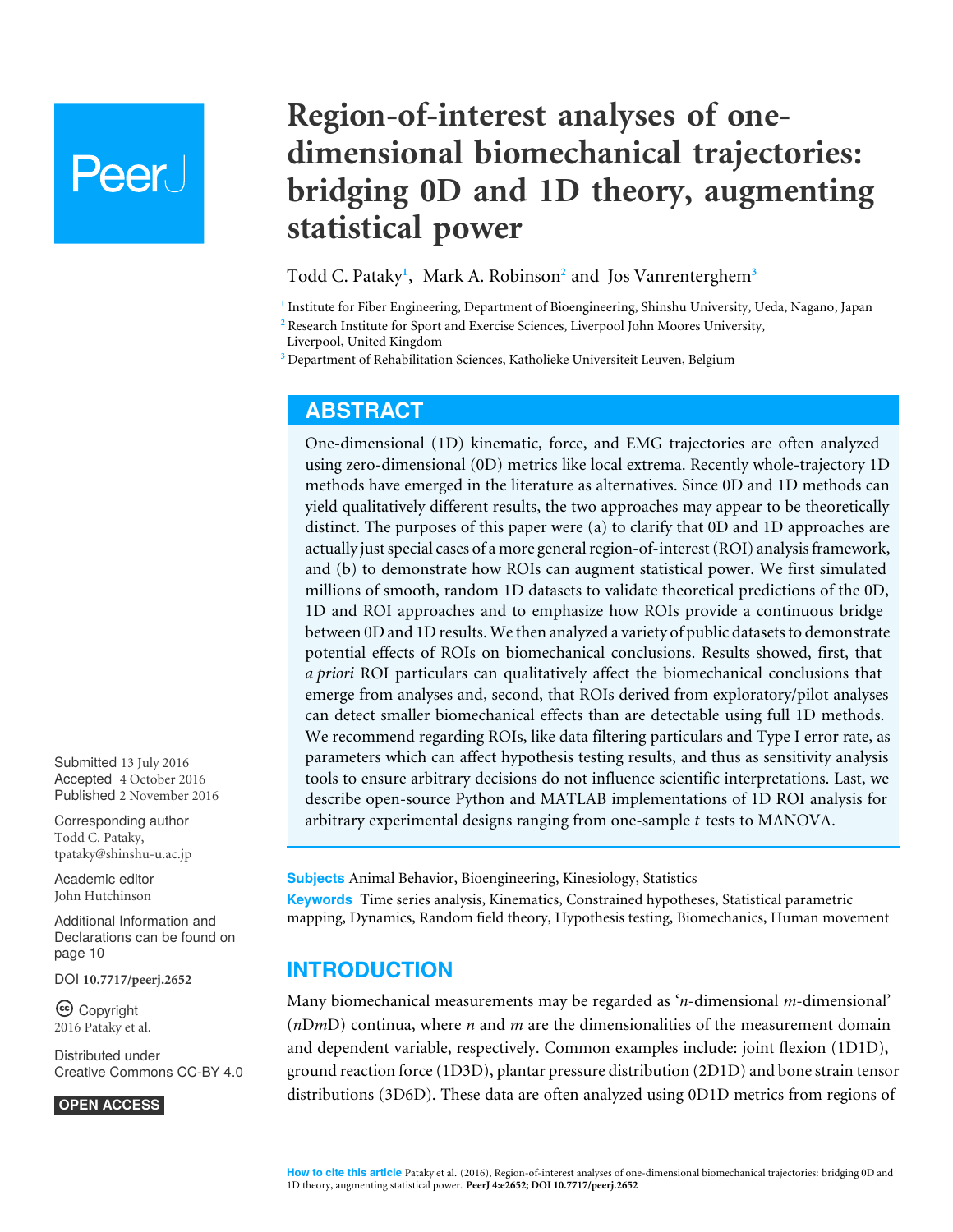interest (ROIs) which summarize particular continuum features. In this paper 'ROI' refers to a geometrical subset of a continuum dataset, and 'ROI analysis' refers to the analysis of data extracted from an ROI. More explicit definitions for these terms with literature context are provided in [Appendix A.](http://dx.doi.org/10.7717/peerj.2652/supp-1)

In  $n > 1$  datasets ROIs are often explicitly constructed based on anatomical rationale, especially for plantar pressure (*[Cavanagh & Ulbrecht, 1994](#page-11-0)*) and finite element analyses (*Radcliffe*  $\&$  *Taylor, 2007*). In  $n = 1$  datasets ROIs tend to be used both explicitly (e.g., with phase labels including: ''early stance,'' ''push off,'' ''swing,'' etc.) (*[Blanc et al.,](#page-11-1) [1999](#page-11-1)*) and implicitly (e.g., local extrema are used without explicitly labeled continuum regions) (*[Cavanagh & Lafortune, 1980](#page-11-2)*). Regardless, the ultimately analyzed metrics are often  $n = 0$  scalars, so we refer to this class of methods as '0D.' For simplicity the remainder of this paper focusses on  $n = 1$  datasets and corresponding '1D methods' [\(Appendix A\)](http://dx.doi.org/10.7717/peerj.2652/supp-1).

Recently a variety of 1D methodologies have emerged in the Biomechanics literature including functional data analysis (FDA) (*[Ramsay & Silverman, 2005](#page-12-1)*), principal component analysis(PCA) (*[Daffertshofer et al., 2004](#page-11-3)*) and statistical parametric mapping (SPM) (*[Pataky, Robinson & Vanrenterghem, 2013](#page-12-2)*), each of which afford whole-field 1D*m*D analysis. SPM in particular is ideal for ROI-related hypothesis testing because it is valid for arbitrary 1D geometries including broken or segmented regions of arbitrary size (*[Pataky,](#page-12-3) [2016](#page-12-3)*). FDA is less ideal because it employs continuous basis functions and not, to our knowledge, piecewise continuous ones. PCA can easily handle arbitrary ROI data, but it is predominantly a data reduction technique and not a hypothesis testing technique.

This paper therefore focusses on SPM, a methodology that was initially developed in the Neuroimaging literature in the 1990s (*[Friston et al., 1995](#page-11-4)*), that spread to Electrophysiology through the 2000s (*[Kiebel & Friston, 2004](#page-11-5)*; *[Kilner, Kiebel & Friston, 2005](#page-12-4)*), and which has more recently appeared in the Biomechanics literature (*[Pataky, 2012](#page-12-5)*; *[Pataky, Robinson](#page-12-2) [& Vanrenterghem, 2013](#page-12-2)*). In Neuroimaging and Electrophysiology SPM has grown into a comprehensive suite of techniques capable of handling all aspects of *n*-dimensional continuum analysis including univariate and multivariate continuum analysis, parametric and non-parametric probability density utilization, classical and Bayesian inference, and multi-modal analysis among other functionality (*[Friston et al., 2007](#page-11-6)*). In the context of this paper, SPM's classical hypothesis testing ability is key. Briefly, and considering only 1D data, SPM first computes a 1D test statistic continuum (often the *t* statistic continuum) from a set of experimentally measured 1D continua. This step is effectively equivalent to 1D mean and standard deviation continuum computation, which is frequently done in the Biomechanics literature. SPM then conducts statistical inference at a Type I error rate of  $\alpha$  by calculating the critical test statistic value above which random test statistic continua (generated by smooth, 1D Gaussian continua) would traverse in only  $(1-\alpha)\%$ of an infinite number of identical experiments; if the experimentally observed continuum exceeds that critical value the null hypothesis is rejected. This general approach to classical hypothesis testing has been validated extensively in the Neuroimaging literature for 3D (and 4D) continua (*[Friston et al., 1995](#page-11-4)*; *[Friston et al., 2007](#page-11-6)*) and has also been validated for 1D univariate and multivariate data (*[Pataky, 2016](#page-12-3)*).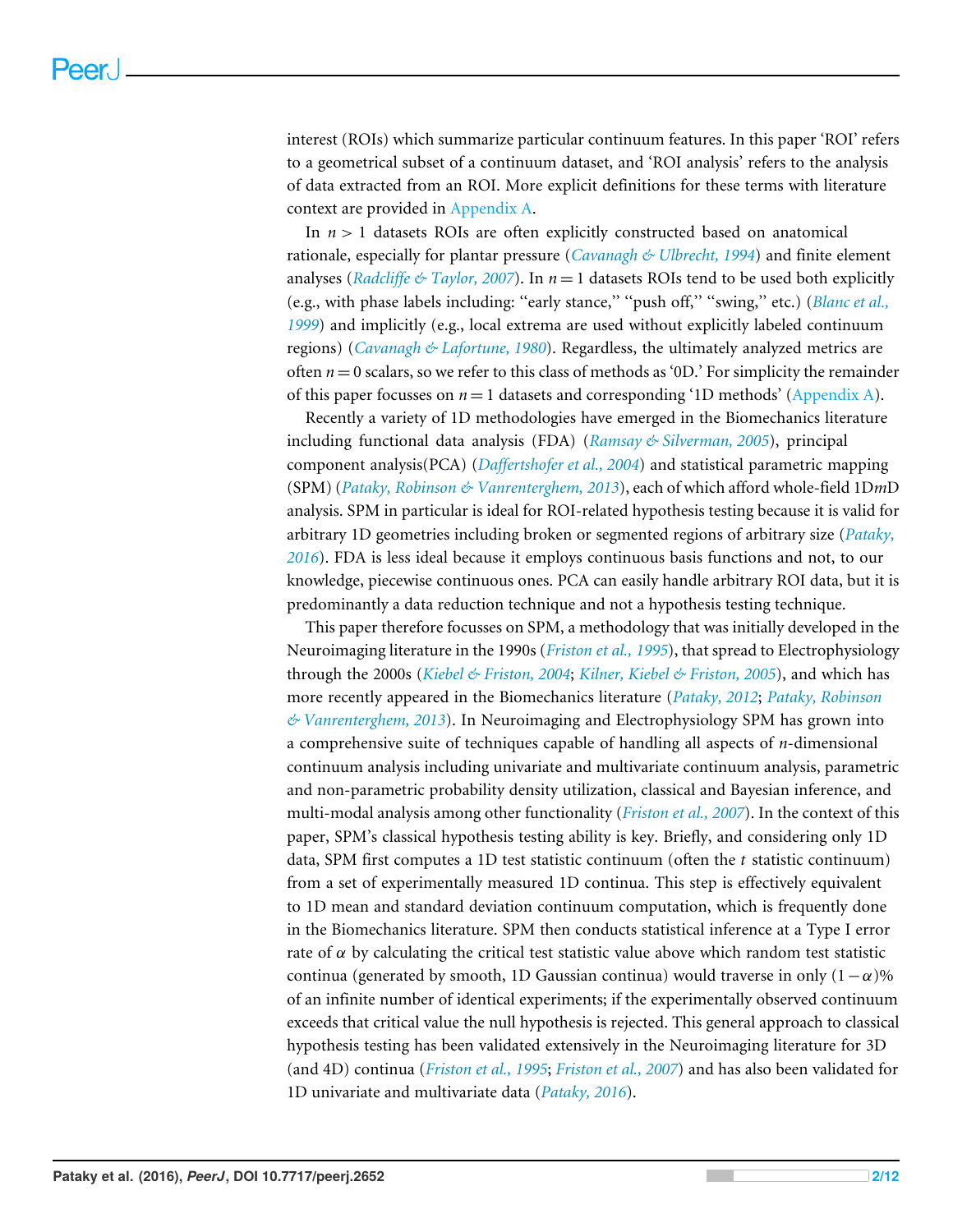Despite the validity of 1D approaches, a variety of conceptual difficulties may arise when attempting to corroborate 0D and 1D approaches. In particular, 0D statistical results are typically tabulated using single numbers for the test statistic and *p* values, so test statistic continua may appear odd. Another apparent discrepancy between 0D and 1D techniques is that the former requires continuum summary metric extraction but the latter does not, so 0D techniques may appear to be somewhat more subjective than 1D techniques. A final discrepancy is that 1D techniques involve multiple comparison corrections, so they may appear to be less powerful than 0D techniques. All of these real or perceived discrepancies could lead one to infer that 0D and 1D approaches are fundamentally different.

The primary purpose of this paper was to clarify the theoretical consistency between 0D and 1D techniques as special cases of ROI analysis. To that end we describe 1D ROI theory then validate its predictions using numerical simulations of random datasets with temporal scopes ranging from single points to large 1D continua. The second purpose was to demonstrate how ROIs can be used to augment statistical power in both exploratory and hypothesis-driven experiments. The final purpose was to introduce an open-source software implementation of ROI analysis (in [Appendix C\)](http://dx.doi.org/10.7717/peerj.2652/supp-1) which emphasizes how 0D, 1D and ROI analyses can all be executed using a common software interface.

## **METHODS**

All analyses were implemented in Python 2.7 (*[Van Rossum, 2014](#page-12-6)*) using Canopy 1.6 (Enthought Inc., Austin, TX, USA) and spm1d (*[Pataky, 2012](#page-12-5)*; *[Pataky, 2016](#page-12-3)*) [\(http:](http://www.spm1d.org) [//www.spm1d.org\)](http://www.spm1d.org). All datasets described below are included in the **spm1d** package and are accessible using the **spm1d.data** interface as described in [Appendix D.](http://dx.doi.org/10.7717/peerj.2652/supp-1) High-level Python and MATLAB (The MathWorks, Natick, MA, USA) interfaces for ROI analyses are now available in spm1d as described in [Appendix C.](http://dx.doi.org/10.7717/peerj.2652/supp-1)

#### **ROI theory and validation**

In classical hypothesis testing the null hypothesis is rejected if the experimentally observed test statistic *t* exceeds a critical threshold *t* ∗ , which can be computed according to:

<span id="page-3-0"></span>
$$
P(t > t^*) = \alpha \tag{1}
$$

where  $\alpha$  is the Type I error rate (usually 0.05) and  $P(t > t^*)$  is the probability that the test statistic exceeds *t* ∗ if the null hypothesis is true.

For an ROI of size *S* (*S* ≥ 0), [Eq. \(1\)](#page-3-0) can be written as (*[Friston et al., 2007](#page-11-6)*; *[Pataky, 2016](#page-12-3)*):

<span id="page-3-1"></span>
$$
P(t_{\max} > t^*) = 1 - \exp\left[-P_{0D}(t > t^*) - \frac{S}{W} \frac{\sqrt{4\log 2}}{2\pi} \left(1 + \frac{(t^*)^2}{\nu}\right)^{-(\nu - 1)/2}\right] = \alpha\tag{2}
$$

where  $t_{\text{max}}$  is the maximum value of the *t* statistic inside the ROI,  $P_{0D}(t > t^*)$  is the probability under the null hypothesis that 0D random Gaussian data will produce a *t* value greater than *t* ∗ , *W* is the FWHM representing trajectory smoothness [\(Appendix B\)](http://dx.doi.org/10.7717/peerj.2652/supp-1), and ν is the degrees of freedom. Note that  $P(t_{\text{max}} > t^*)$  converges to  $P_{0D}(t > t^*)$  as *S* approaches zero, and that *t* <sup>∗</sup> must increase as *S* increases to maintain a given α. In other words, the larger the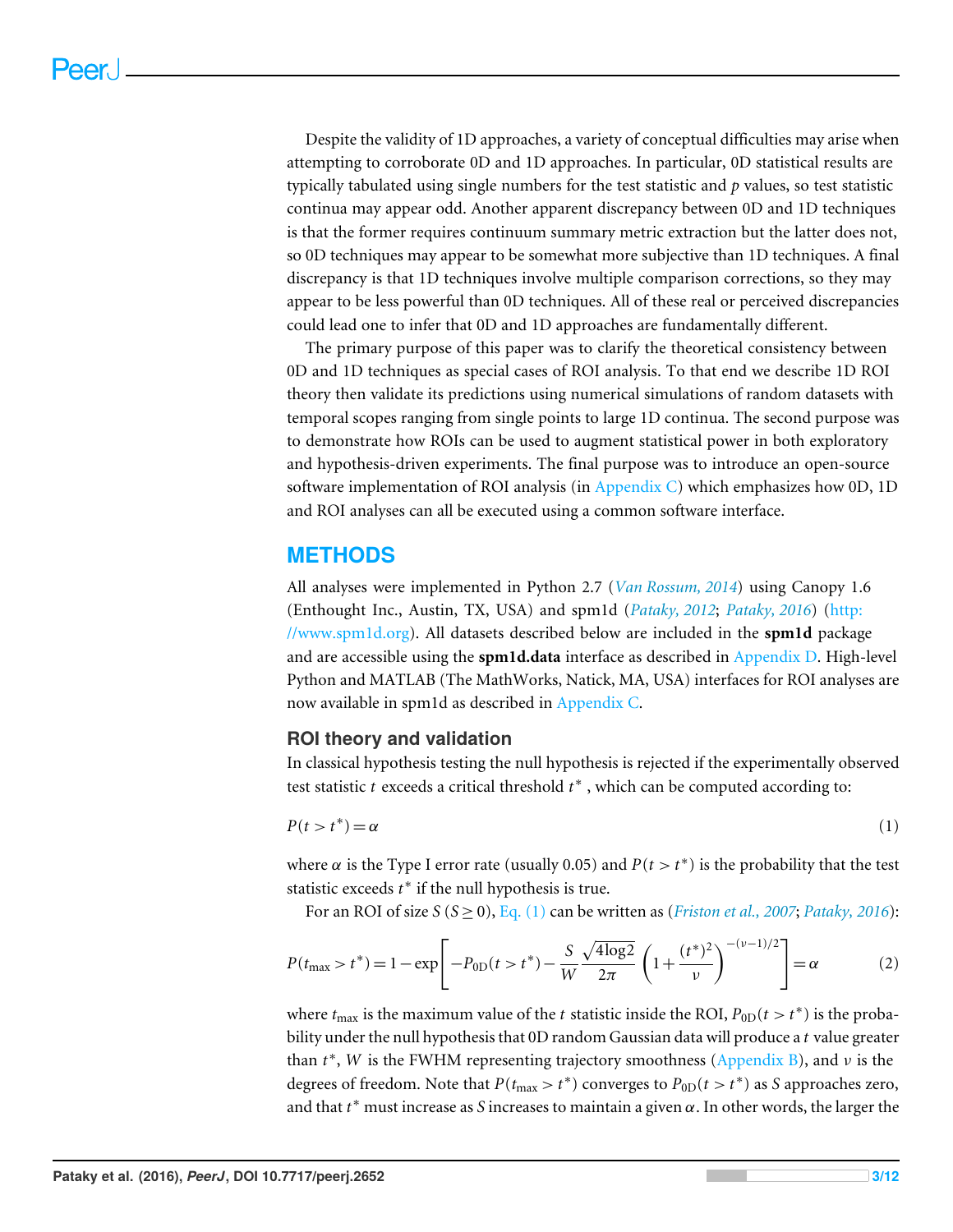<span id="page-4-0"></span>

**Figure 1 Simulated datasets.** Datasets A and B are identical except in Dataset B the signal at time = 75% is amplified. Three regions of interest (ROIs) are depicted, centered at time  $= 75\%$  and spanning time windows of 10%, 20% and 30%, respectively.

ROI, the more likely smooth, purely random 1D Gaussian data are to produce high *t* values. Also note that Eq.  $(2)$  can accommodate multiple ROIs using a relatively simple correction (*[Friston et al., 2007](#page-11-6)*).

We computed  $t^*$  for a range of ROI sizes (S), smoothness values (FWHM) and sample sizes (ν). ROI size was systematically varied over the full range of possibilities (i.e., from 0 to 100% trajectory length). FWHM and ν values were selected to span a range of values observed in representative open-access biomechanical datasets (FWHM  $=$  [5, 50], ν = [5,49]) (*[Pataky, Vanrenterghem & Robinson, 2016](#page-12-7)*).

To validate Eq.  $(2)$  for arbitrary ROI sizes we simulated 100,000 smooth, purely random Gaussian 1D datasets using 'rft1d' (*[Pataky, 2016](#page-12-3)*), and repeated for each combination of *S*, FWHM and  $\nu$  values. For each random dataset we computed  $t_{\text{max}}$ , thereby producing one distribution of 100,000 *t*max values for each combination of parameters. We then estimated *t* ∗ for each distribution as the 95th percentile of the distribution, then qualitatively compared to the theoretical result  $(Eq. (2))$ .

#### **Example ROI analyses** *Simulated datasets*

Datasets A and B [\(Fig. 1\)](#page-4-0) (*[Pataky, Robinson & Vanrenterghem, 2013](#page-12-2)*) consisted of ten simulated, smooth, random 1D Gaussian fields to which a Gaussian pulse was added at time = 75%. The degrees of freedom and number of time nodes were  $v = 9$  and  $Q = 101$ , respectively, for both datasets. The pulse was slightly larger in Dataset B than in Dataset A. Both were analyzed using six procedures, in order of increasing conservativeness: (1) 0D analyses on the local maxima at time  $= 75\%$ ,  $(2-4)$  1D ROI analysis with ROIs centered at time = 75% and with temporal sizes of  $\pm 5\%$ ,  $\pm 10\%$  and  $\pm 15\%$ , respectively, (5) 1D full-field analysis (i.e., with ROI size = 100%), and (6) 1D full-field analysis with a Bonferroni correction. The latter assumes independence amongst adjacent trajectory nodes so is overly conservative for smooth data (*[Pataky, Robinson & Vanrenterghem, 2013](#page-12-2)*).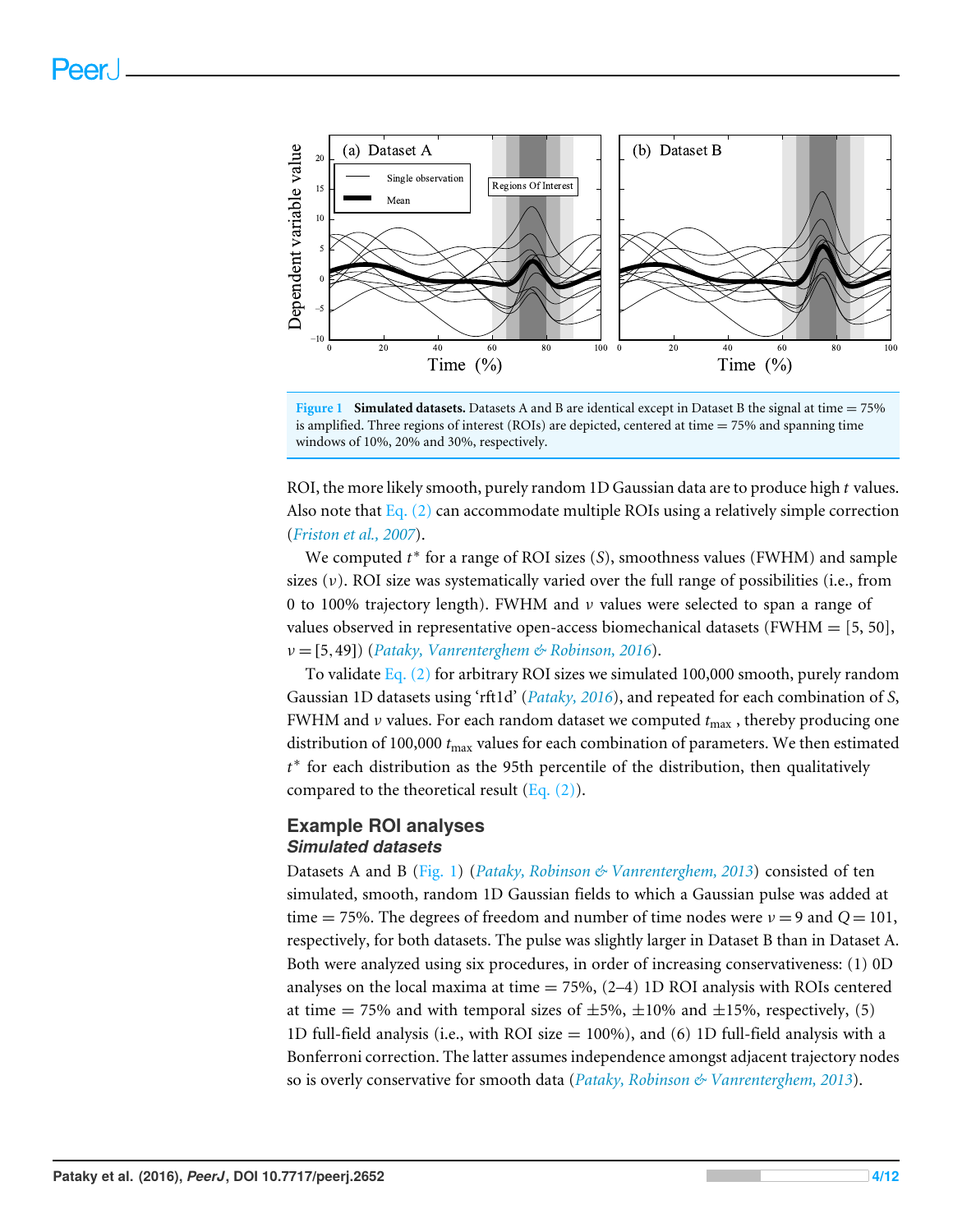<span id="page-5-0"></span>

**Figure 2 Experimental datasets; error clouds depict standard deviations.** (A) Knee kinematics during side-shuffle and v-cut maneuvers (*[Neptune, Wright & Van den Bogert, 1999](#page-12-8)*). (B) Pilot data from *N* = 1 subject comparing vertical ground reaction force (VGRF) in ''Normal'' vs. ''Fast'' walking (*[Pataky et al.,](#page-12-9) [2008](#page-12-9)*). (C) Subsequent identical VGRF experiment conducted on *N* = 6 subjects (*[Pataky et al.,](#page-12-9) [2008](#page-12-9)*).

#### *Experimental datasets*

Dataset C [\(Fig. 2A\)](#page-5-0) (*[Neptune, Wright & Van den Bogert, 1999](#page-12-8)*) (ν = 7,*Q* = 101) contained stance-phase sagittal plane knee angles from eight participants who each performed both side-shuffle and v-cut maneuvers. We started with 0D analysis of maximal knee flexion (i.e., *S* = 0), then conducted three ROI analyses with ROIs centered approximately on maximal flexion (time  $= 50\%$ ) and with temporal extents of 10%, 40% and 80%, respectively. Finally, the 1D full-field ROI and Bonferroni procedures were applied as in the simulated datasets.

Dataset D [\(Figs. 2B](#page-5-0) and [2C\)](#page-5-0) (*[Pataky, Robinson & Vanrenterghem, 2013](#page-12-2)*) (*Q* = 101) contained stance-phase body-weight-normalized vertical ground reaction forces (VGRF) from seven subjects who each performed normal, self-paced walking and fast walking in a randomized order. Analysis proceeded in two-stages to demonstrate how ROIs can be used to increase analysis sensitivity in exploratory experiments (*[Pataky, Vanrenterghem](#page-12-7) [& Robinson, 2016](#page-12-7)*, Fig.7). First, the chronologically first subject was separated as a pilot subject ( $Fig. 2B$ ). This subject's results were examined qualitatively and were used to define ROIs. Finally, those ROIs were used as an *a priori* constraint in analysis of the six remaining subjects [\(Fig. 2C\)](#page-5-0) ( $\nu = 5$ ). Results of this ROI-driven two-stage procedure were compared to a full-field 1D analysis.

## **RESULTS**

Critical thresholds  $t^*$  necessary to maintain  $\alpha = 0.05$  [\(Eq. \(2\)\)](#page-3-1) increased nonlinearly as ROI size increased and *t* ∗ values for 1D data converged to 0D *t* ∗ values as ROI size approached zero [\(Fig. 3\)](#page-6-0). Numerical simulations validated theoretical *t*<sup>∗</sup> values for arbitrary 1D field smoothness values and arbitrary sample sizes. These results emphasize that 0D analyses are a special case of 1D analysis for which ROI size is zero.

In Dataset A, the test statistic exceeded the critical threshold for 0D analysis and also for a narrow ROI of 10%, but failed to reach the thresholds for wider ROIs of 20% and 30%, and also failed to reach the full-field threshold [\(Fig. 4A\)](#page-6-1). In contrast, Dataset B's slightly amplified signal at time  $= 75\%$  exceeded all thresholds except for the highly conservative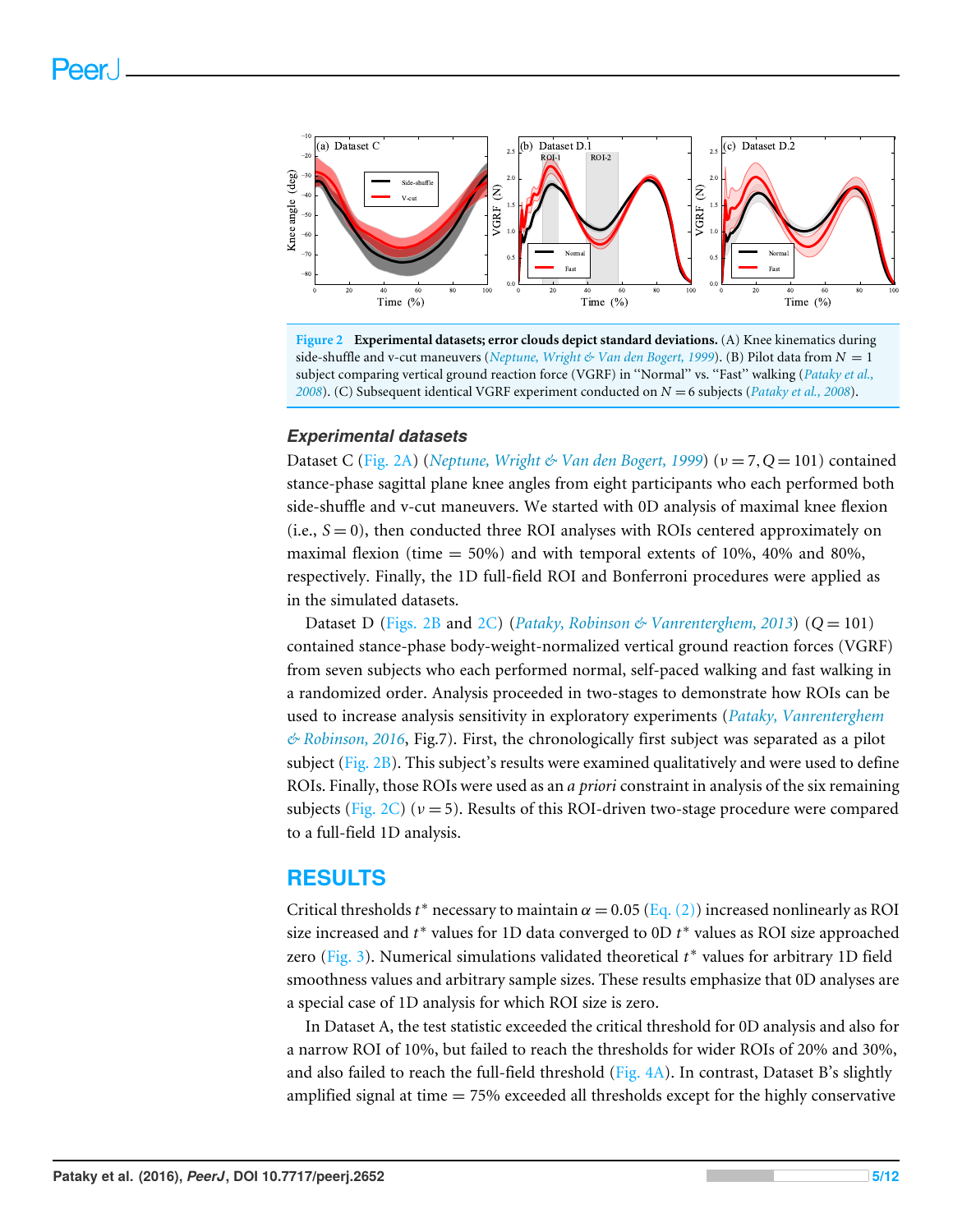<span id="page-6-0"></span>

**Figure 3 Validation of theoretical critical thresholds for region of interest (ROI) analysis.** (A) Three different degrees of freedom (ν) and one smoothness (FWHM) value. (B) Three different FWHM values and one ν value. The analytical 0D results assume 0D Gaussian randomness and the 1D results assume smooth 1D Gaussian randomness.

<span id="page-6-1"></span>



full-field Bonferroni correction ( $Fig. 4B$ ). These results imply that small ROIs can identify relatively small effects like in Dataset A, and that large or even full-field ROIs can identify large effects. ROIs thus embody a trade-off between statistical power and the temporal scope of the null hypothesis; statistical power decreases as ROI size increases and vice versa.

For Dataset C, 0D analysis conducted on maximum knee flexion passed the critical threshold, as did a moderately broad ROI of 40% [\(Fig. 5\)](#page-7-0). However, an ROI of 80% and full-field analysis failed to cross the critical threshold in the vicinity of maximum flexion. The null hypothesis was nevertheless rejected for both an ROI size of 80% and full-field analysis, but in this case the statistical conclusion pertains to regions other than maximum flexion.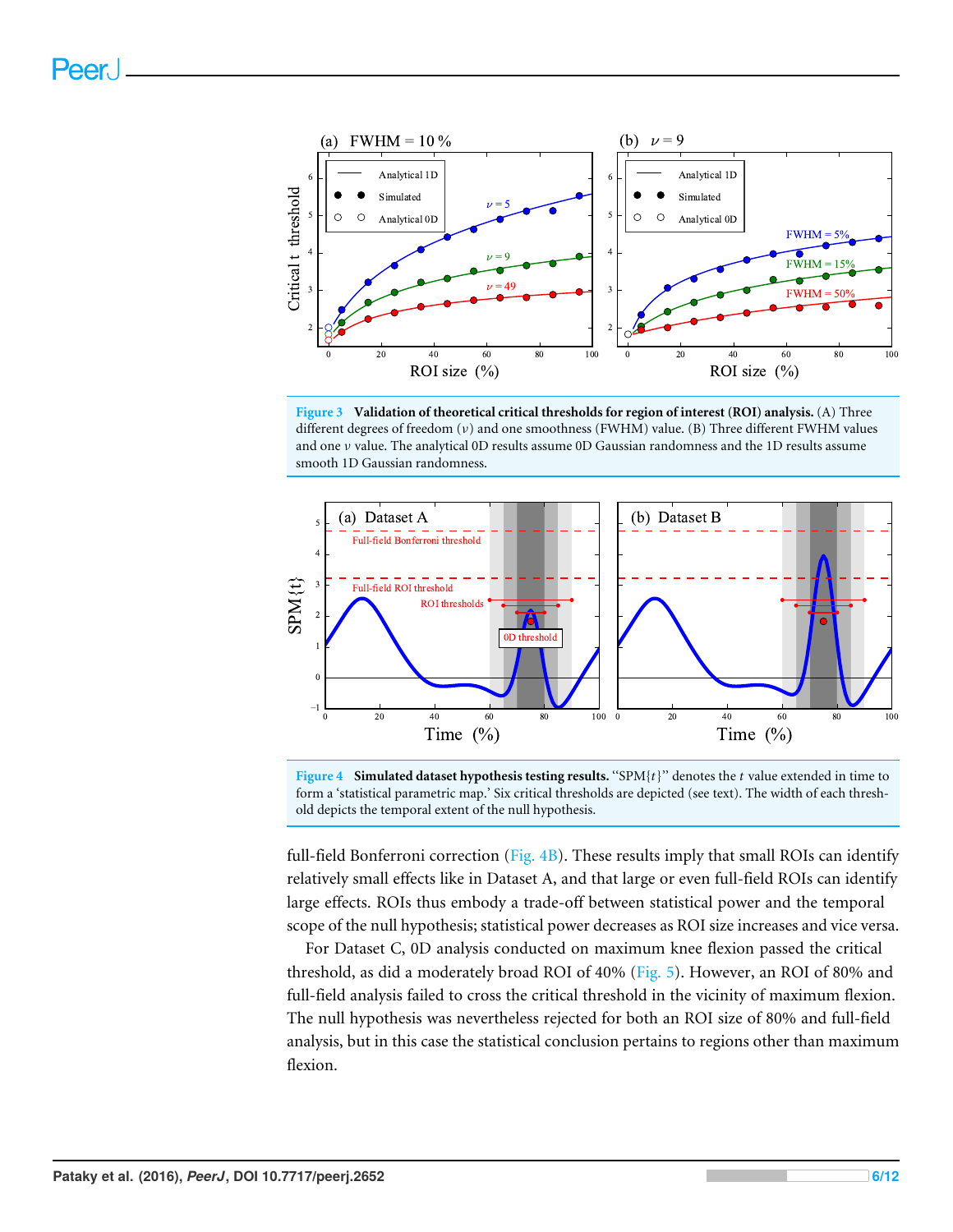<span id="page-7-0"></span>



For Dataset D the pilot subject's data were used to identify two relatively narrow ROIs in the vicinity of the first local maximum and the local minimum at mid-stance [\(Fig. 6A\)](#page-8-0). These ROIs led to null hypothesis rejection for both ROIs in the independent six-subject dataset [\(Fig. 6C\)](#page-8-0). Had the ROIs not been defined the null hypothesis would not have been rejected [\(Fig. 6B\)](#page-8-0).

## **DISCUSSION**

The main purpose of this paper was to clarify the theoretical consistency between ''0D'' and ''1D'' analyses, and to emphasize that both are actually just special cases of ROI analysis. In particular, the ROI size (*S*) and 1D smoothness (FWHM) parameters together construct a continuous theoretical bridge between 0D and 1D methodologies (Eq.  $(2)$ , [Fig. 3\)](#page-6-0). ROI-based statistical analysis of *n*D continua was formalized in the Neuroimaging literature (*[Brett et al., 2002](#page-11-7)*; *[Poldrack, 2006](#page-12-10)*; *[Friston et al., 2007](#page-11-6)*) where established ROI software tools exist, including especially MarsBar (*[Hammers et al., 2002](#page-11-8)*; *[Brett et al., 2002](#page-11-7)*) for SPM99 (Wellcome Trust Centre for Neuroimaging, University College London, UK).

Although ROI analyses are common in biomechanical applications like plantar pressure analysis (*[Cavanagh & Ulbrecht, 1994](#page-11-0)*) and finite element analysis (*[Radcliffe & Taylor, 2007](#page-12-0)*), statistical ROI theory has not, to our knowledge, been addressed in the Biomechanics literature.

The key theoretical point to consider when implementing ROI analyses is that small ROIs can more readily detect true within-region effects than large ROIs [\(Figs. 3](#page-6-0) and [4\)](#page-6-1). However, ROI analysis are not necessarily more sensitive than full-field 1D analysis because effects may exist outside the ROI [\(Fig. 5,](#page-7-0) narrowest ROI). An investigator must therefore balance local signal detectability (via narrow *a priori* ROI definition) with full-field signal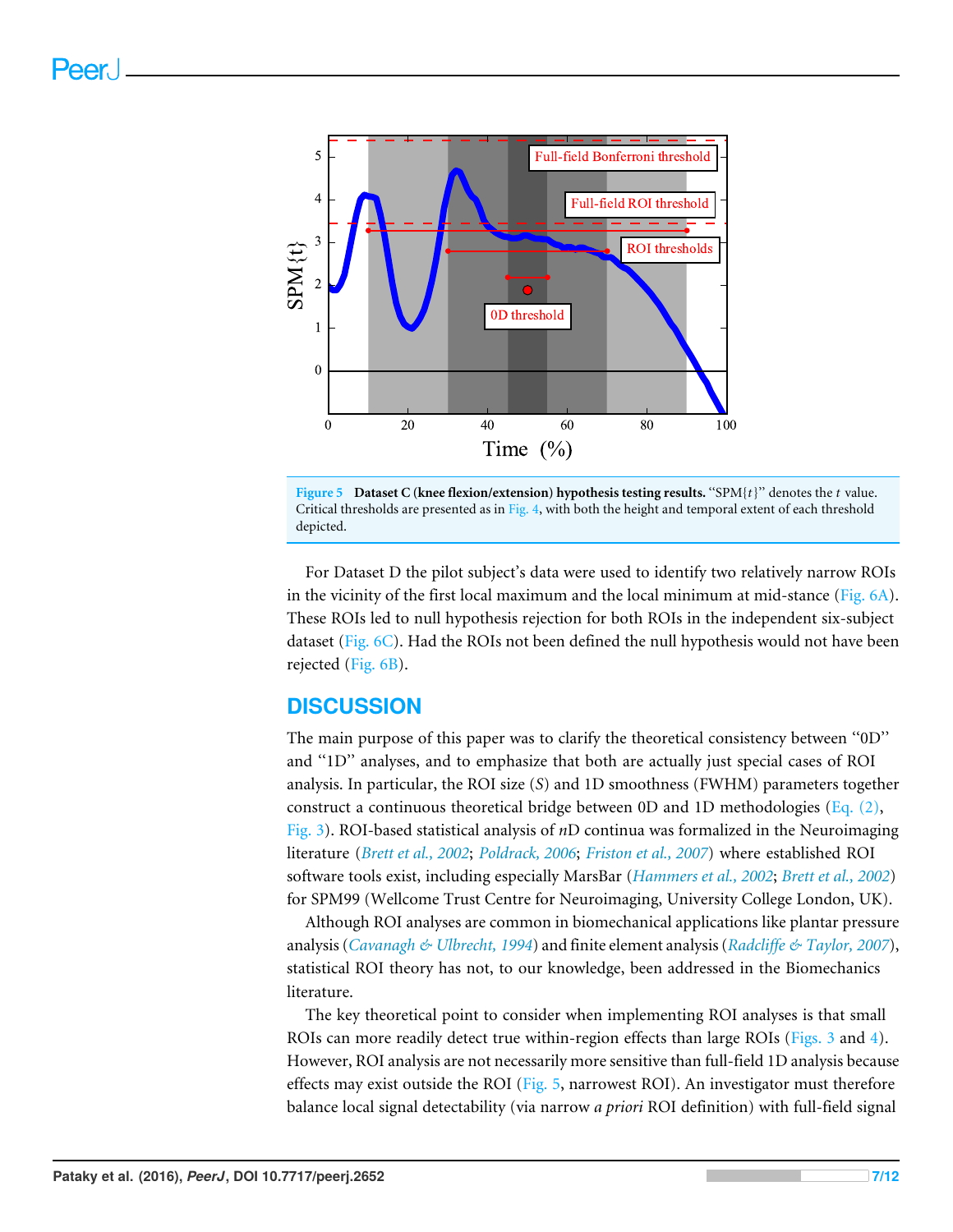<span id="page-8-0"></span>

**Figure 6 Dataset D (VGRF) sensitivity augmentation procedure and results.** (A) Pilot study's mean inter-condition VGRF difference (see [Fig. 2B\)](#page-5-0) for  $N = 1$  subject along with user-defined ROIs. The ROIs specify both the direction and temporal extent of an omnibus a priori hypothesis to be tested in an independent experiment. (B) Experimental analysis on  $N = 6$  independent subjects using full-field inference (i.e., had no ROIs been selected); ''SPM{*t*}'' denotes the *t* value. The experimental differences between Normal and Fast are insufficiently large to reject the full-field null hypothesis (because the *t* value fails to traverse the critical threshold—depicted in red—at  $\alpha = 0.05$ ). (C) Experimental analysis using ROI-based inference: the omnibus ROI-based null hypothesis is rejected.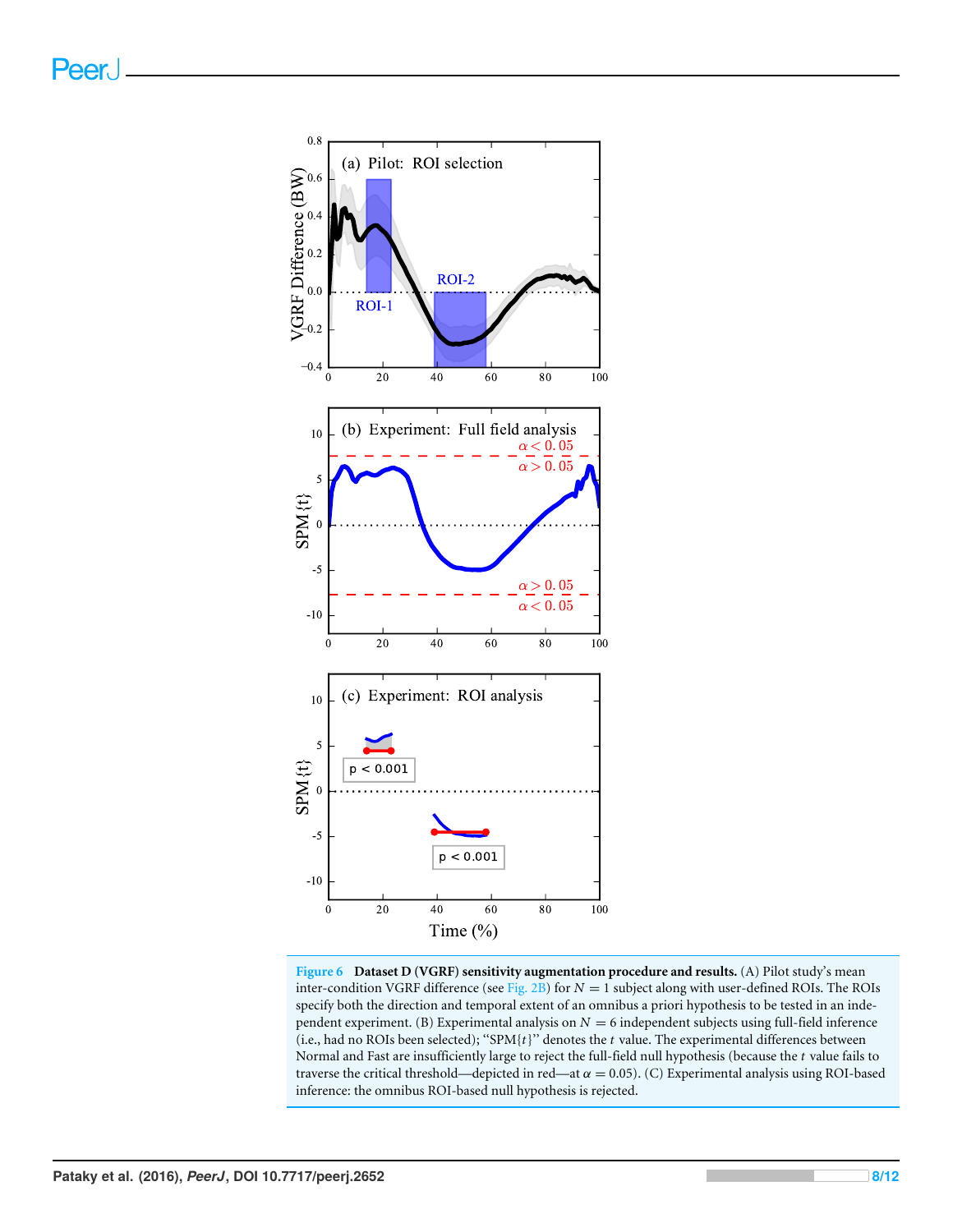detectability (via larger ROIs). In the absence of an *a priori* hypothesis regarding a specific portion of the continuum it has been suggested that full-field analyses should be conducted (*[Pataky, Vanrenterghem & Robinson, 2016](#page-12-7)*), and this paper extends that suggestion to include a caveat for exploratory work in a two-stage procedure involving an initial full-field analysis on an exploratory dataset followed by more precise ROI-based testing  $(Fig, 6)$ .

An apparent limitation of ROIs is that, since they can create / eradicate statistical significance [\(Figs. 4](#page-6-1) and [5\)](#page-7-0), they have the potential to be abused. We don't regard this limitation as unique to ROI analysis because ROI size, like  $\alpha$ , can be manipulated to artificially raise / lower critical thresholds. We would therefore recommend that, instead of choosing a single ROI size or a single  $\alpha$ , investigators should actively manipulate all parameters that might affect ultimate conclusions including: ROI size,  $\alpha$ , data filtering, coordinate system definitions, etc., and then actively report the results of those manipulations in a sensitivity analysis as has been done elsewhere (*[Pataky et al., 2014](#page-12-11)*). If the reported results are robust to those manipulations then one can be more confident that the reported results are neither false positives (*[Pataky, Vanrenterghem & Robinson, 2016](#page-12-7)*) nor false negatives. Such manipulations may be especially important for biomechanical datasets considering that these data can be sensitive to ROI definitions (Figs.  $5-6$ ), and also considering that some controversies regarding the relative merits of 0D and ROI vs. full-field analysis exist in other literatures (*[Kubicki et al., 2002](#page-12-12)*; *[Giuliani et al., 2005](#page-11-9)*; *[Furutani et al., 2005](#page-11-10)*; *[Friston et al., 2006](#page-11-11)*; *[Saxe, Brett & Kanwisher, 2006](#page-12-13)*; *[Snook, Plewes &](#page-12-14) [Beaulieu, 2007](#page-12-14)*; *[Kilner, 2013](#page-12-15)*).

More formally, ROI definitions and procedures should be considered from the perspective of 'circular analysis' (*[Kriegeskorte et al., 2009](#page-12-16)*), an umbrella term encompassing bias-generating factors in scientific intepretations of processed data. In particular, the approach we have recommended with Dataset  $D - ROI$  generation based on independentsubject pilot studies—is analogous to 'functional localizers' in the Neuroimaging literature for which substantial benefits but also substantial cicular risks exist (*[Friston et al., 2006](#page-11-11)*; *[Saxe, Brett & Kanwisher, 2006](#page-12-13)*; *[Kilner, 2013](#page-12-15)*). As a simple example of circular analysis and its dangers consider the local maximum in Dataset A near time  $= 15\%$  [\(Fig. 4A\)](#page-6-1). Defining an ROI about this maximum after seeing this result would lead to null hypothesis rejection even for relatively broad ROIs of 20%. This would be a circular conclusion because the observed result has directly affected the conclusion's assumption that the identified ROI was not of *a priori* interest but is now. In contrast, the 1D (full-field) threshold correctly fails to reject the null hypothesis; the 1D approach's conclusion is not circular because the *a priori* assumption of full-field effects was not affected by the observed result.

The literature contains a variety of recommendations regarding avoiding bias associated with circularity in ROI analyses, and recent developments in particular show that it is possible to use algorithmic data-driven ROI selection in an unbiased manner to increase statistical power and also maintain control over Type I error rates (*[Brooks, Zoumpoulaki](#page-11-12) [& Bowman, in press](#page-11-12)*). This result is limited to specific cases of experimental variance, but may nevertheless be promising for researchers concerned regarding inadequate power in analyses of large 1D datasets with potentially many 1D variables. Regardless, if one wishes to conduct ROI analysis or otherwise reduce the recorded 1D dataset, they should be aware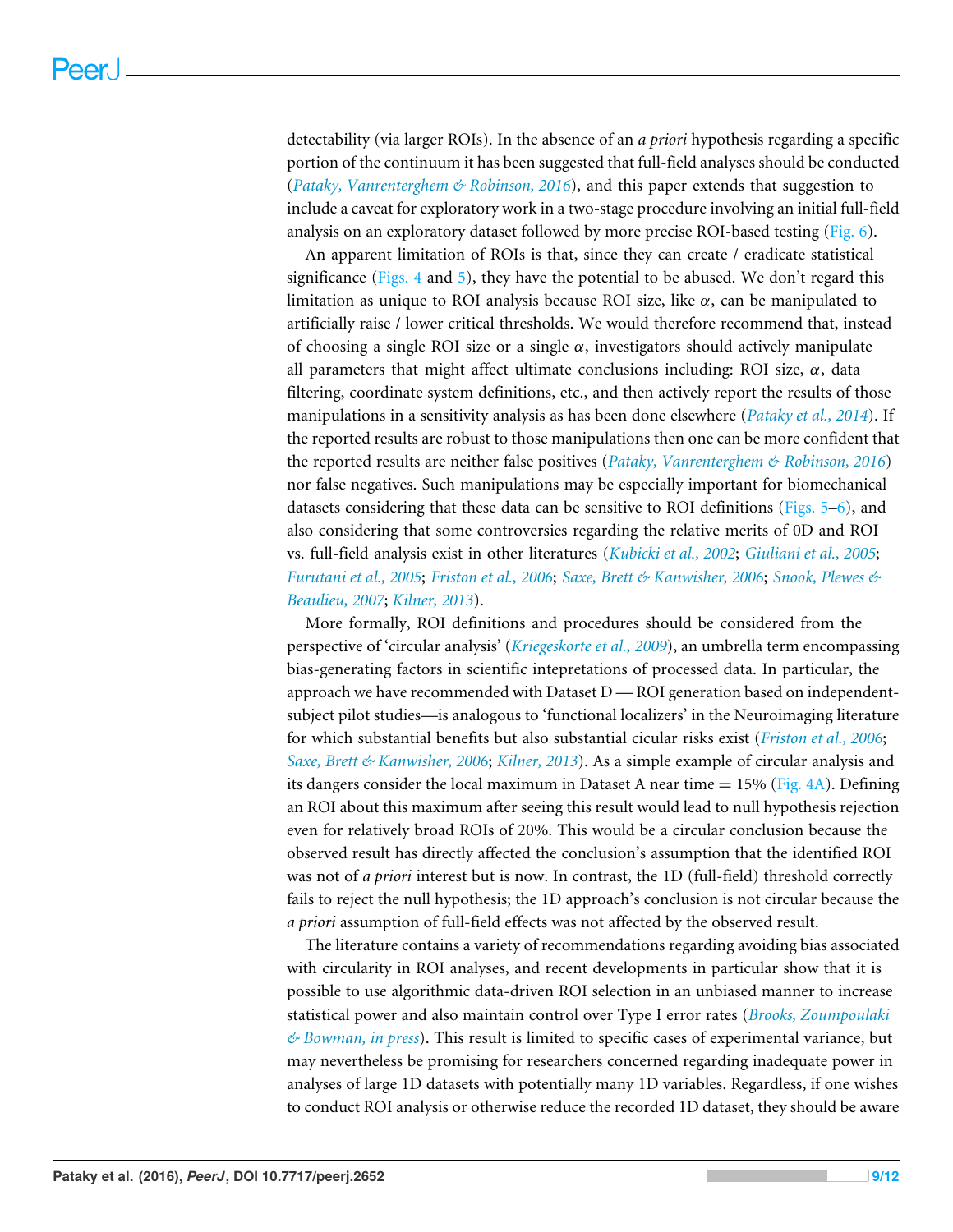of circularity and how circular (il)logic can produce a vast array of biased conclusions following dataset reduction.

A technical point not addressed in the analyses above is how to handle within-ROI signals that extend beyond the ROI. This situation is observable in [Fig. 6C,](#page-8-0) when the test statistic value is greater than the threshold on the ROI boundaries. From a classical hypothesis perspective the point is moot because the null hypothesis is rejected regardless of the temporal scope of a supra-threshold signal. It has been recommended elsewhere that, if a within-ROI signal is detected, the entire signal be reported even if it extends outside of the ROI (*[Friston et al., 2007](#page-11-6)*). Our recommended approach of manipulating ROI location and size in a sensitivity analysis is consistent with that approach in that ROI boundaries should generally be regarded as soft.

In summary, this paper has introduced and validated an ROI approach for analyzing 1D biomechanical trajectories which clarifies the consistency between common 0D approaches and recent 1D approaches. Since biomechanical interpretations can be sensitive not only to ROI size but also to other data processing particulars like filtering and coordinate system definitions, it is recommended that ROIs be used only when there is adequate *a priori* justification for ignoring other regions of the 1D continuum, and that when they are used ROI sensitivity results are also reported.

## <span id="page-10-0"></span>**ADDITIONAL INFORMATION AND DECLARATIONS**

#### **Funding**

This work was supported by Wakate A Grant 15H05360 from the Japan Society for the Promotion of Science. The funders had no role in study design, data collection and analysis, decision to publish, or preparation of the manuscript.

#### **Grant Disclosures**

The following grant information was disclosed by the authors: Japan Society for the Promotion of Science: 15H05360.

#### **Competing Interests**

The authors declare there are no competing interests.

#### **Author Contributions**

- [Todd C. Pataky](#page-1-3) conceived and designed the experiments, analyzed the data, wrote the paper, prepared figures and/or tables, reviewed drafts of the paper.
- [Mark A. Robinson](#page-1-4) and [Jos Vanrenterghem](#page-1-5) conceived and designed the experiments, analyzed the data, wrote the paper, reviewed drafts of the paper.

#### **Data Availability**

The following information was supplied regarding data availability:

All raw data analyzed in this paper are available in the ''spm1d'' software package available at: [http://www.spm1d.org.](http://www.spm1d.org)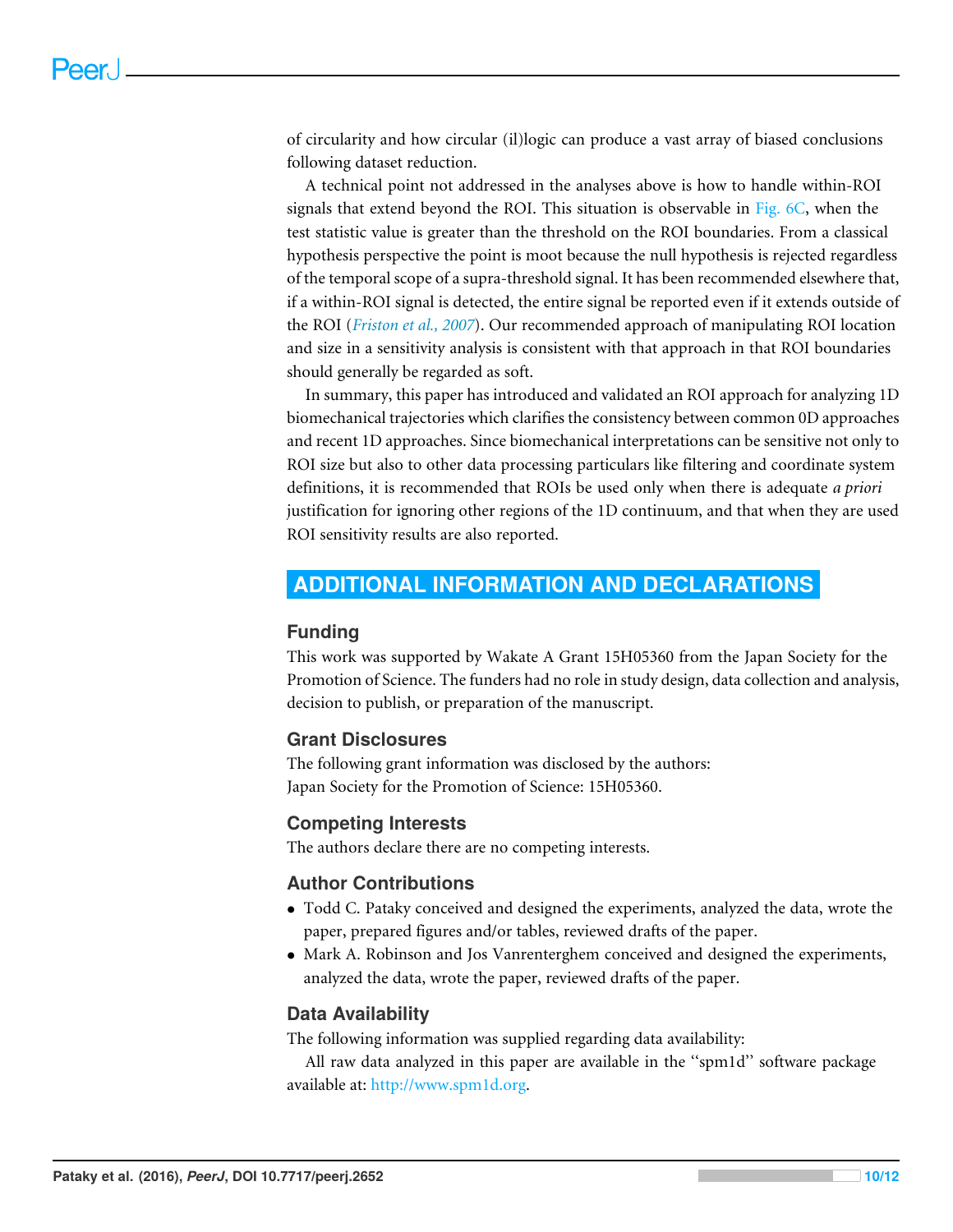#### **Supplemental Information**

Supplemental information for this article can be found online at [http://dx.doi.org/10.7717/](http://dx.doi.org/10.7717/peerj.2652#supplemental-information) [peerj.2652#supplemental-information.](http://dx.doi.org/10.7717/peerj.2652#supplemental-information)

## **REFERENCES**

- <span id="page-11-1"></span>**Blanc Y, Balmer C, Landis T, Vingerhoets F. 1999.** Temporal parameters and patterns of the foot roll over during walking: normative data for healthy adults. *Gait and Posture* **10(2)**:97–108.
- <span id="page-11-7"></span>**Brett M, Anton JL, Valabregue R, Poline JB. 2002.** Region of interest analysis using the MarsBar toolbox for SPM 99. *NeuroImage* **16(2)**:S497.
- <span id="page-11-12"></span>**Brooks JL, Zoumpoulaki A, Bowman H. 2016.** Data-driven region-of-interest selection without inflating Type I error rate. *Psychophysiology* in press. *Available at [https:// kar.kent.ac.uk/id/ eprint/ 55323](https://kar.kent.ac.uk/id/eprint/55323)*.
- <span id="page-11-2"></span>**Cavanagh PR, Lafortune MA. 1980.** Ground reaction forces in distance running. *Journal of Biomechanics* **13(5)**:397–406 [DOI 10.1016/0021-9290\(80\)90033-0.](http://dx.doi.org/10.1016/0021-9290(80)90033-0)
- <span id="page-11-0"></span>**Cavanagh PR, Ulbrecht JS. 1994.** Clinical plantar pressure measurement in diabetes: rationale and methodology. *The Foot* **4(3)**:123–135 [DOI 10.1016/0958-2592\(94\)90017-5.](http://dx.doi.org/10.1016/0958-2592(94)90017-5)
- <span id="page-11-3"></span>**Daffertshofer A, Lamoth CJC, Meijer OG, Beek PJ. 2004.** PCA in studying coordination and variability: a tutorial. *Clinical Biomechanics* **19(4)**:415–428.
- <span id="page-11-4"></span>**Friston K, Holmes A, Worsley K, Poline J, Frith C, Frackowiak R. 1995.** Statistical parametric maps in functional imaging: a general linear approach. *Human Brain Mapping* **2(4)**:189–210 [DOI 10.1002/hbm.460020402.](http://dx.doi.org/10.1002/hbm.460020402)
- <span id="page-11-6"></span>**Friston KJ, Ashburner JT, Kiebel SJ, Nichols TE, Penny WD. 2007.** Statistical parametric mapping: the analysis of functional brain images. Amsterdam: Elsevier/Academic Press.
- <span id="page-11-11"></span>**Friston KJ, Rotshtein P, Geng JJ, Sterzer P, Henson RN. 2006.** A critique of functional localisers. *NeuroImage* **30(4)**:1077–1087 [DOI 10.1016/j.neuroimage.2005.08.012.](http://dx.doi.org/10.1016/j.neuroimage.2005.08.012)
- <span id="page-11-10"></span>**Furutani K, Harada M, Minato M, Morita N, Nishitani H. 2005.** Regional changes of fractional anisotropy with normal aging using statistical parametric mapping (SPM). *Journal of Medical Investigation* **52(3–4)**:186–190 [DOI 10.2152/jmi.52.186.](http://dx.doi.org/10.2152/jmi.52.186)
- <span id="page-11-9"></span>**Giuliani NR, Calhoun VD, Pearlson GD, Francis A, Buchanan RW. 2005.** Voxel-based morphometry versus region of interest: a comparison of two methods for analyzing gray matter differences in schizophrenia. *Schizophrenia Research* **74(2–3)**:135–147 [DOI 10.1016/j.schres.2004.08.019.](http://dx.doi.org/10.1016/j.schres.2004.08.019)
- <span id="page-11-8"></span>**Hammers A, Koepp MJ, Free SL, Brett M, Richardson MP, Labbé C, Cunningham VJ, Brooks DJ, Duncan J. 2002.** Implementation and application of a brain template for multiple volumes of interest. *Human Brain Mapping* **15(3)**:165–174 [DOI 10.1002/hbm.10016.](http://dx.doi.org/10.1002/hbm.10016)
- <span id="page-11-5"></span>**Kiebel SJ, Friston KJ. 2004.** Statistical parametric mapping for event-related potentials (II): a hierarchical temporal model. *NeuroImage* **22(2)**:503–520 [DOI 10.1016/j.neuroimage.2004.02.013.](http://dx.doi.org/10.1016/j.neuroimage.2004.02.013)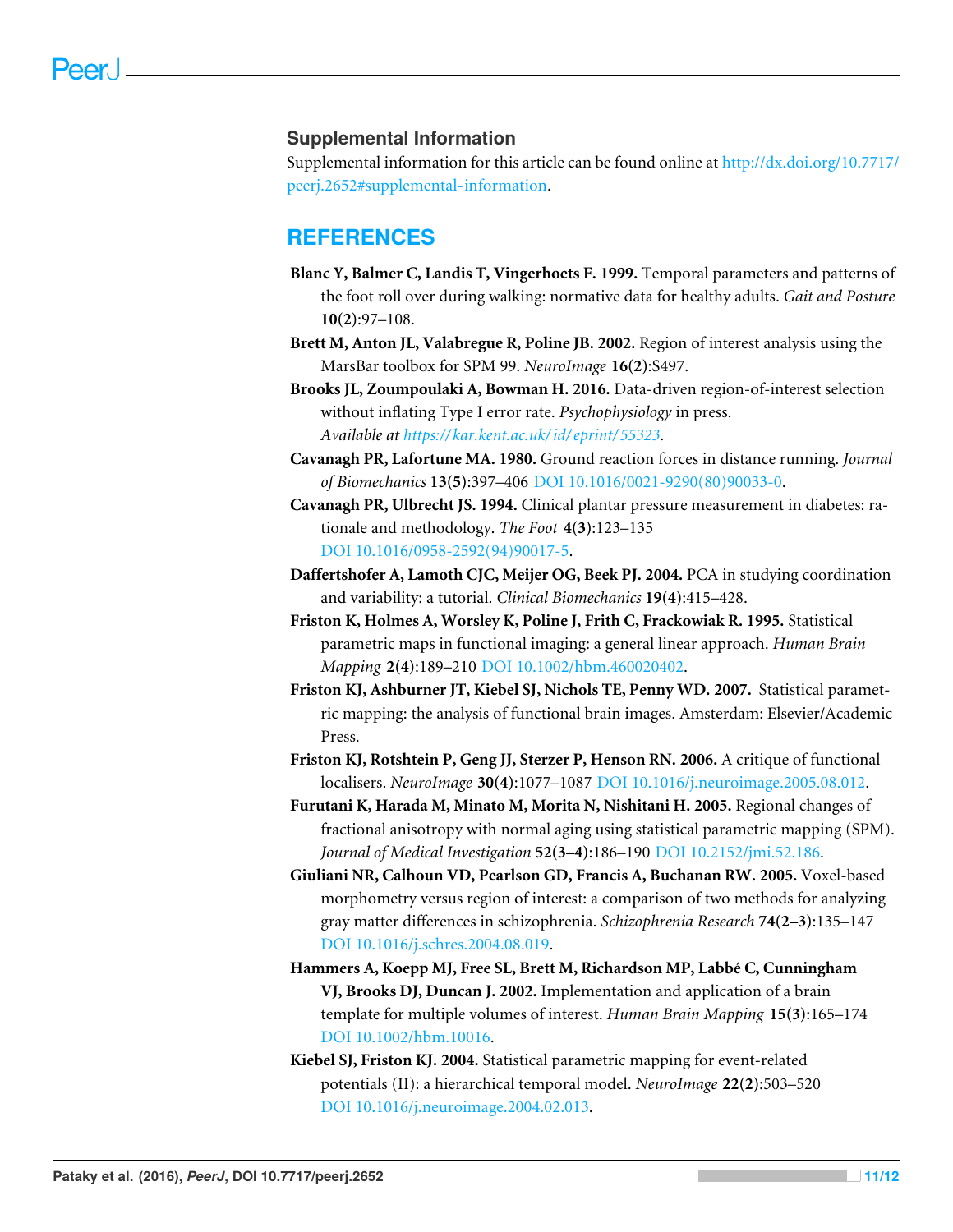- <span id="page-12-15"></span>**Kilner JM. 2013.** Bias in a common EEG and MEG statistical analysis and how to avoid it. *Clinical Neurophysiology* **124(10)**:2062–2063.
- <span id="page-12-4"></span>**Kilner JM, Kiebel SJ, Friston KJ. 2005.** Applications of random field theory to electrophysiology. *Neuroscience Letters* **374(3)**:174–178 [DOI 10.1016/j.neulet.2004.10.052.](http://dx.doi.org/10.1016/j.neulet.2004.10.052)
- <span id="page-12-16"></span>**Kriegeskorte N, Simmons WK, Bellgowan PSF, Baker CI. 2009.** Circular analysis in systems neuroscience: the dangers of double dipping. *Nature Neuroscience* **12(5)**:535–540 [DOI 10.1038/nn.2303.](http://dx.doi.org/10.1038/nn.2303)
- <span id="page-12-12"></span>**Kubicki M, Shenton ME, Salisbury DF, Hirayasu Y. 2002.** Voxel-based morphometric analysis of gray matter in first episode schizophrenia. *NeuroImage* **17(4)**:1711–1719.
- <span id="page-12-8"></span>**Neptune RR, Wright IC, Van den Bogert AJ. 1999.** Muscle coordination and function during cutting movements. *Medicine & Science in Sports & Exercise* **31(2)**:294–302.
- <span id="page-12-5"></span>**Pataky TC. 2012.** One-dimensional statistical parametric mapping in Python. *Computer Methods in Biomechanics and Biomedical Engineering* **15(3)**:295–301 [DOI 10.1080/10255842.2010.527837.](http://dx.doi.org/10.1080/10255842.2010.527837)
- <span id="page-12-3"></span>**Pataky TC. 2016.** RFT1D: smooth one-dimensional random field upcrossing probabilities in Python. *Journal of Statistical Software* **71(7)**:i07 [DOI 10.18637/jss.v071.i07.](http://dx.doi.org/10.18637/jss.v071.i07)
- <span id="page-12-9"></span>**Pataky TC, Caravaggi P, Savage R, Parker D, Goulermas JY, Sellers WI, Crompton RH. 2008.** New insights into the plantar pressure correlates of walking speed using pedobarographic statistical parametric mapping (pSPM). *Journal of Biomechanics* **41(9)**:1987–1994.
- <span id="page-12-2"></span>**Pataky TC, Robinson MA, Vanrenterghem J. 2013.** Vector field statistical analysis of kinematic and force trajectories. *Journal of Biomechanics* **46(14)**:2394–2401 [DOI 10.1016/j.jbiomech.2013.07.031.](http://dx.doi.org/10.1016/j.jbiomech.2013.07.031)
- <span id="page-12-11"></span>**Pataky TC, Robinson MA, Vanrenterghem J, Savage R, Bates K, Crompton RH. 2014.** Vector field statistics for objective center-of-pressure trajectory analysis during gait, with evidence of scalar sensitivity to small coordinate system rotations. *Gait and Posture* **40(1)**:255–258 [DOI 10.1016/j.gaitpost.2014.01.023.](http://dx.doi.org/10.1016/j.gaitpost.2014.01.023)
- <span id="page-12-7"></span>**Pataky TC, Vanrenterghem J, Robinson MA. 2016.** The probability of false positives in zero-dimensional analyses of one-dimensional kinematic, force and EMG trajectories. *Journal of Biomechanics* **49**:1468–1476 [DOI 10.1016/j.jbiomech.2016.03.032.](http://dx.doi.org/10.1016/j.jbiomech.2016.03.032)
- <span id="page-12-10"></span>**Poldrack RA. 2006.** Region of interest for fMRI. *Social Cognitive and Affective Neuroscience* **2(1)**:67–70 [DOI 10.1093/scan/nsm006.](http://dx.doi.org/10.1093/scan/nsm006)
- <span id="page-12-0"></span>**Radcliffe IAJ, Taylor M. 2007.** Investigation into the affect of cementing techniques on load transfer in the resurfaced femoral head: a multi-femur finite element analysis. *Clinical Biomechanics* **22(4)**:422–430.
- <span id="page-12-1"></span>**Ramsay JO, Silverman BW. 2005.** *Functional data analysis*. New York: Springer.
- <span id="page-12-13"></span>**Saxe R, Brett M, Kanwisher N. 2006.** Divide and conquer: a defense of functional localizers. *NeuroImage* **30(4)**:1088–1096 [DOI 10.1016/j.neuroimage.2005.12.062.](http://dx.doi.org/10.1016/j.neuroimage.2005.12.062)
- <span id="page-12-14"></span>**Snook L, Plewes C, Beaulieu C. 2007.** Voxel based versus region of interest analysis in diffusion tensor imaging of neurodevelopment. *NeuroImage* **34(1)**:243–252 [DOI 10.1016/j.neuroimage.2006.07.021.](http://dx.doi.org/10.1016/j.neuroimage.2006.07.021)
- <span id="page-12-6"></span>**Van Rossum G. 2014.** The Python library reference—release 2.7.8. Python Software Foundation. *Available at <https://www.python.org>* .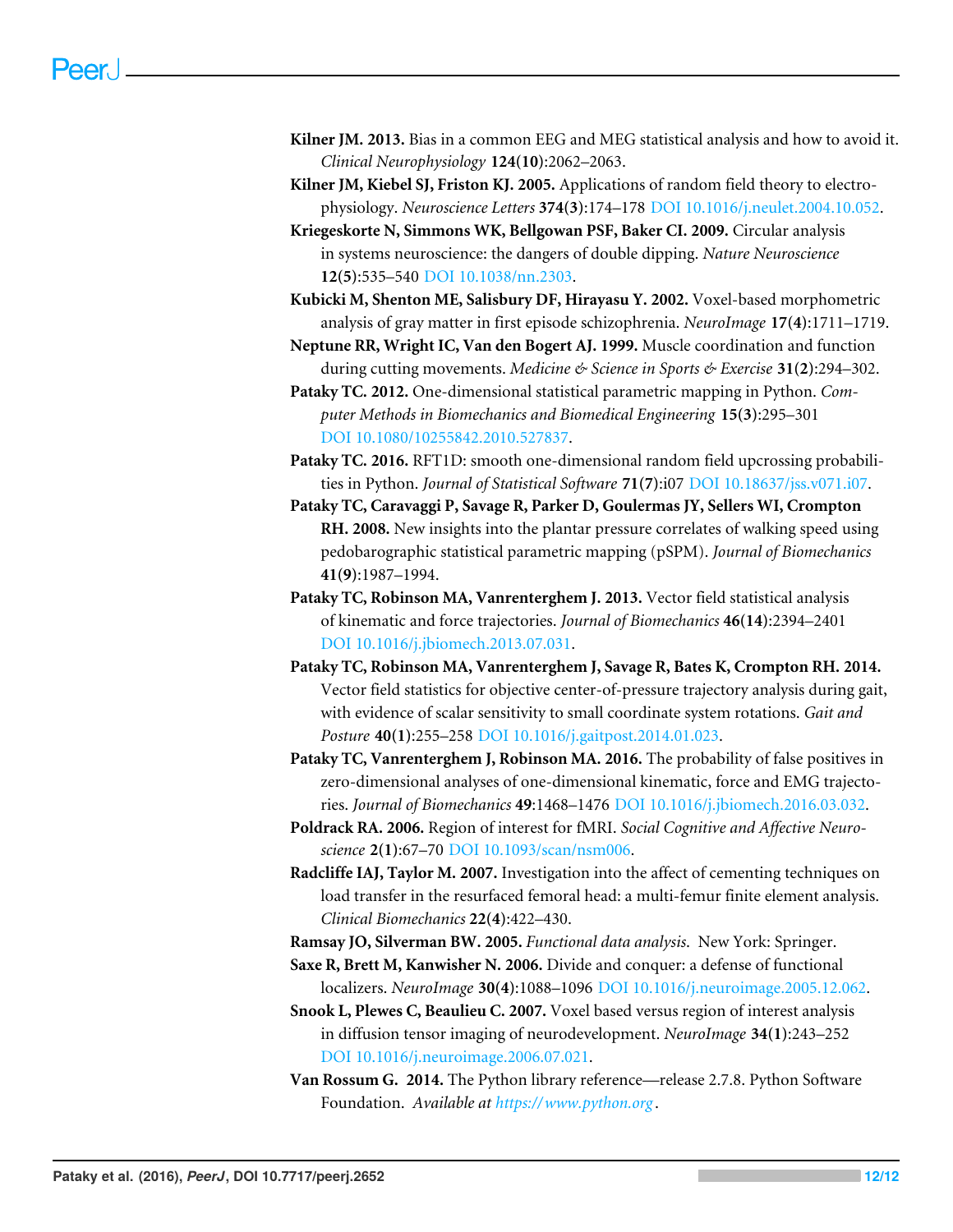# Appendix A Nomenclature

This Appendix proposes a set of terms and definitions for use in analyses of 1D biomechanical continua (Table [A.1\)](#page-13-0) and relates these terms to analogous, established terms from the neuroimaging literature (Table [A.2\)](#page-15-0). Note that the neuroimaging terminology cannot easily be used for 1D applications because the meaning of 'volume' is unclear for 1D data.

Table A.1: Proposed nomenclature for statistical parametric mapping (SPM) analyses of 1D continua.

<span id="page-13-0"></span>

| Category    | Term          |            | Abbreviation                                                  |
|-------------|---------------|------------|---------------------------------------------------------------|
| Geometry    | Point of in-  | POI        | A single position in a 1D continuum. (e.g. time $= 10\%$ )    |
|             | terest        |            |                                                               |
|             | Region of in- | <b>ROI</b> | A continuous portion of a 1D continuum. (e.g. time $=$        |
|             | terest        |            | $20 - 50\%$ ).                                                |
|             | 0D inference  |            | *Inference procedures applied to 0D univariate or multi-      |
| Statistical |               |            | variate data which do not account for correlation amongst     |
| inference   |               |            | adjacent continuum points.                                    |
|             | 1D inference  |            | Inference procedures applied to univariate or multivariate    |
|             |               |            | 1D data which use multiple comparisons corrections to ac-     |
|             |               |            | count for correlation amongst adjacent continuum points.      |
|             |               |            | RFT procedures are assumed unless otherwise stated.           |
|             | Random        | RFT        | Provides analytical parametric solutions for probabilities    |
|             | Field Theory  |            | associated with smooth 1D Gaussian continua, and in par-      |
|             |               |            | ticular the probability that small samples of 1D Gaussian     |
|             |               |            | continua will produce test statistic continua that reach cer- |
|             |               |            | tain heights in particular experiments. Reference: Adler      |
|             |               |            | and Taylor (2007)                                             |
|             | Small region  | SRC        | A multiple comparisons correction across within-ROI val-      |
|             | correction    |            | ues using (parametric) RFT or a nonparametric alternative.    |
|             |               |            | RFT is assumed unless otherwise stated.                       |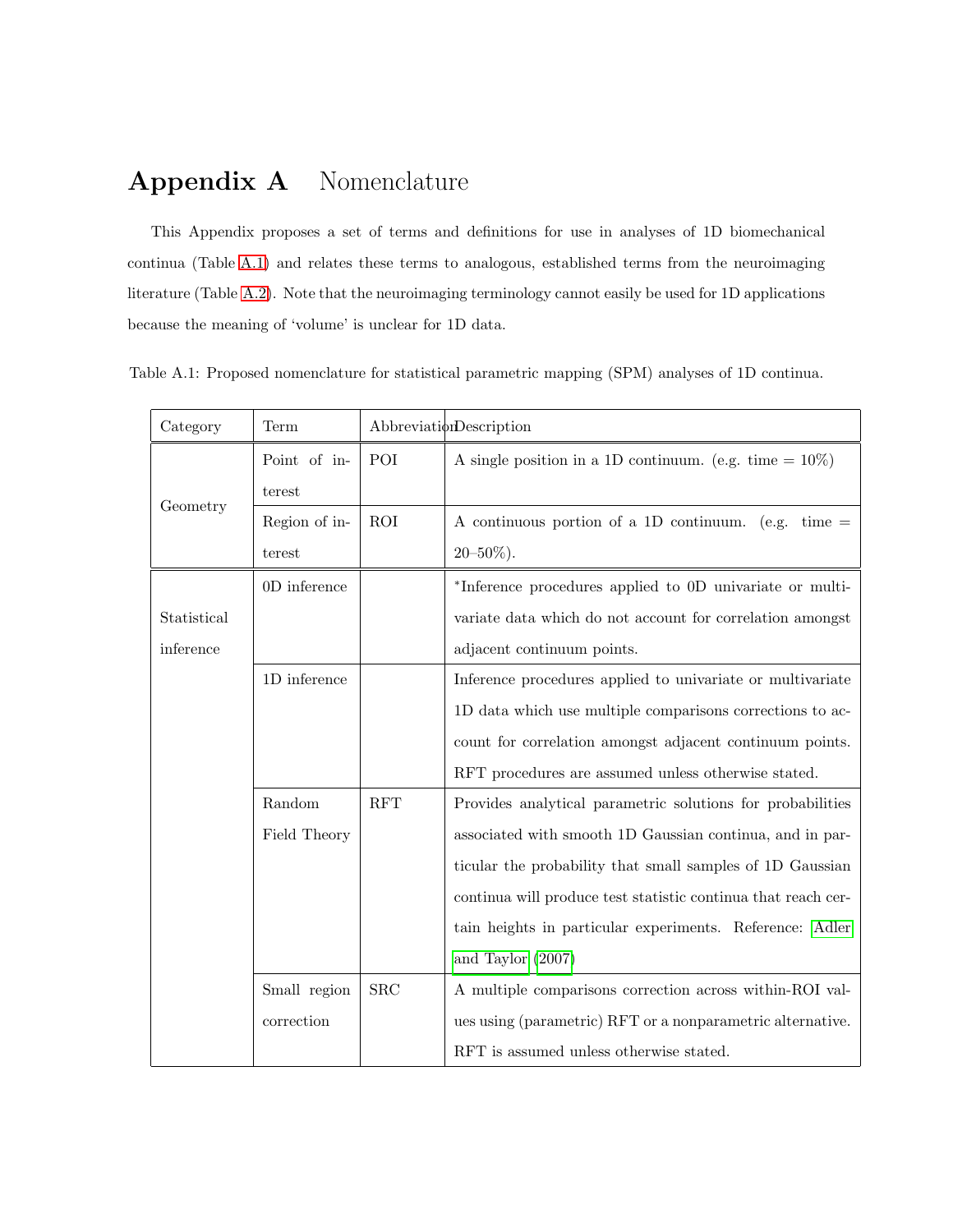|             | 0D analysis               |             | Analysis of univariate or multivariate 0D data using 0D       |
|-------------|---------------------------|-------------|---------------------------------------------------------------|
| General     |                           |             | inference procedures.                                         |
| Methodology | 1D analysis               |             | Analysis of univariate or multivariate 1D data using 1D       |
|             |                           |             | inference procedures                                          |
|             | $0D$ method               |             | A method which conducts 0D analysis of 0D data.               |
|             | $1D$ method               |             | A method which conducts 1D analysis of 1D data.               |
|             | Statistical               | ${\rm SPM}$ | A methodology for analyzing $nD$ continua, often using clas-  |
|             | Parametric                |             | sical hypothesis testing. SPM's classical hypothesis testing  |
|             | Mapping                   |             | involves: (i) test statistic continuum computation from a     |
|             |                           |             | set of registered $nD$ continua, (ii) continuum smoothness    |
|             |                           |             | estimation based on the $nD$ gradient of the model residuals, |
|             |                           |             | (iii) critical threshold computation using RFT and the esti-  |
|             |                           |             | mated smoothness, and (iv) probability value computation      |
|             |                           |             | using RFT and the estimated smoothness for threshold-         |
|             |                           |             | surviving clusters. Reference: Friston et al. (2007)          |
|             | Region of in-             | <b>ROIA</b> | A set of procedures involving (i) ROI definition and (ii)     |
|             | terest analy-             |             | statistical analyses of ROI data.                             |
|             | sis                       |             |                                                               |
|             | 0 <sub>D</sub><br>metric- | ROIA-0D     | ROIA which conducts 0D analysis on a 0D summary metric        |
| Specific    | based<br>ROI              |             | (e.g. mean, median, maximum, etc.) that is meant to sum-      |
| Methodology | analysis                  |             | marize or otherwise represent all values in an ROI. ROIA-     |
|             |                           |             | 0D with a local extremum summary metric (minimum or           |
|             |                           |             | maximum) is common in the Biomechanics literature.            |
|             | <b>ROI</b><br>1D          | ROIA-1D     | ROIA which conducts 1D analysis of an ROI's data using a      |
|             | analysis                  |             | small region correction (SRC). This is the focus of the main  |
|             |                           |             | manuscript. Equivalent to 'SRC-based ROI analysis'.           |

<sup>∗</sup>Note: Bonferroni and other corrections applied across multiple continuum nodes but which do not consider inter-node correlation are included in '0D inference'.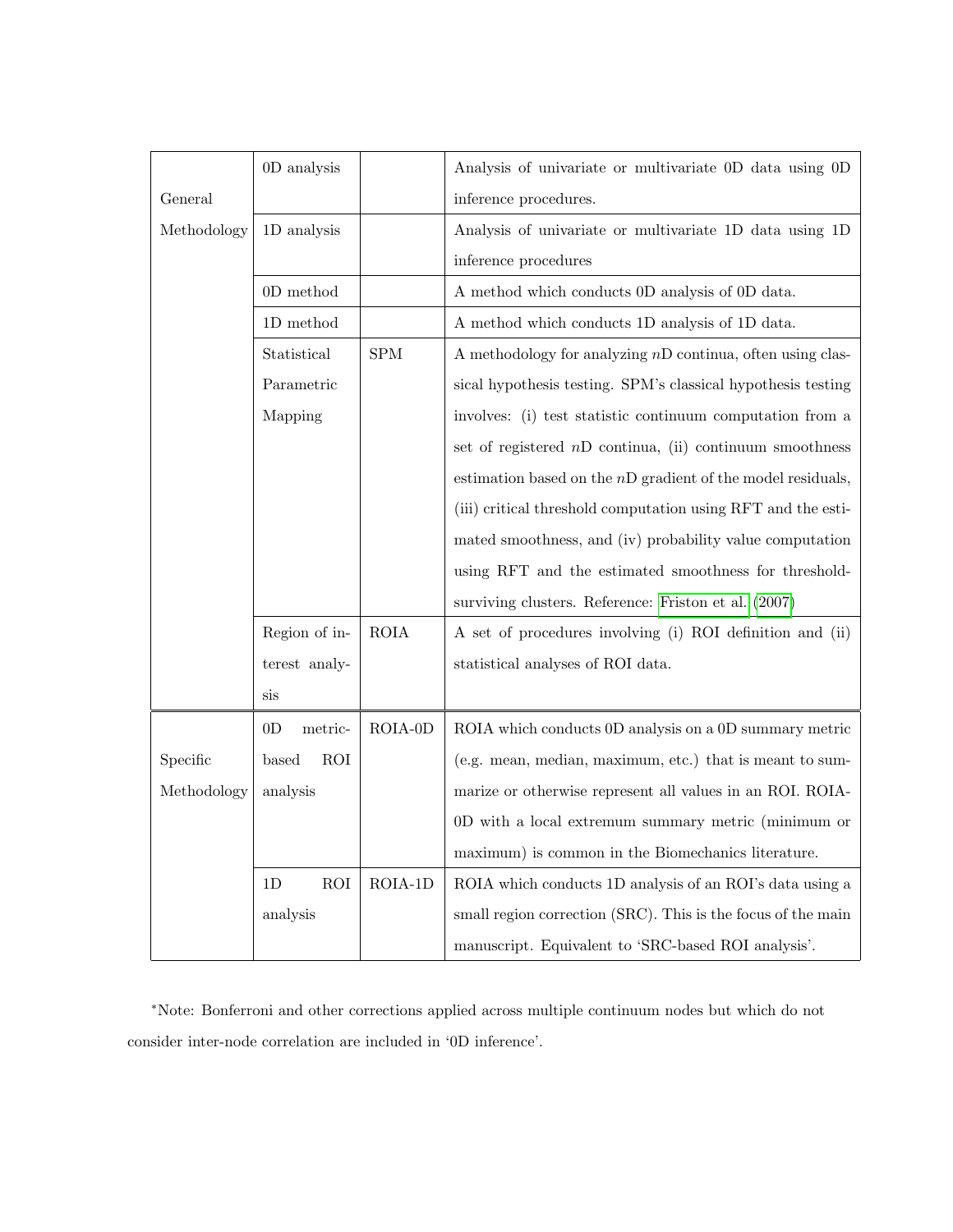<span id="page-15-0"></span>Table A.2: Relevant nomenclature from the neuroimaging literature. Terms without abbreviations do not explicitly appear in the literature and are instead introduced here to clarify connections to the proposed nomenclature in Table [A.1.](#page-13-0)

| Term               | Abbreviation | Description                                                    |
|--------------------|--------------|----------------------------------------------------------------|
| Region of interest | ROI          | A continuous portion of an $nD$ continuum. Also called a 'vol- |
|                    |              | ume of interest' (VOI) in 3D.                                  |
| Region of interest |              | *0D analyses conducted on a 0D metric extracted from an        |
| analysis           |              | ROI. Reference: Brett et al. (2002). Equivalent to 'volume of  |
|                    |              | interest (VOI) analysis'.                                      |
| Small volume cor-  | <b>SVC</b>   | A multiple comparisons correction across within-ROI val-       |
| rection            |              | ues using (parametric) RFT or a nonparametric alterna-         |
|                    |              | RFT is assumed unless otherwise stated.<br>Ref-<br>tive.       |
|                    |              | SPM12 Manual (FIL Methods Group, Wellcome<br>erence:           |
|                    |              | Trust Centre for Neuroimaging, University College London)      |
|                    |              | http://www.fil.ion.ucl.ac.uk/spm/software/spm12/               |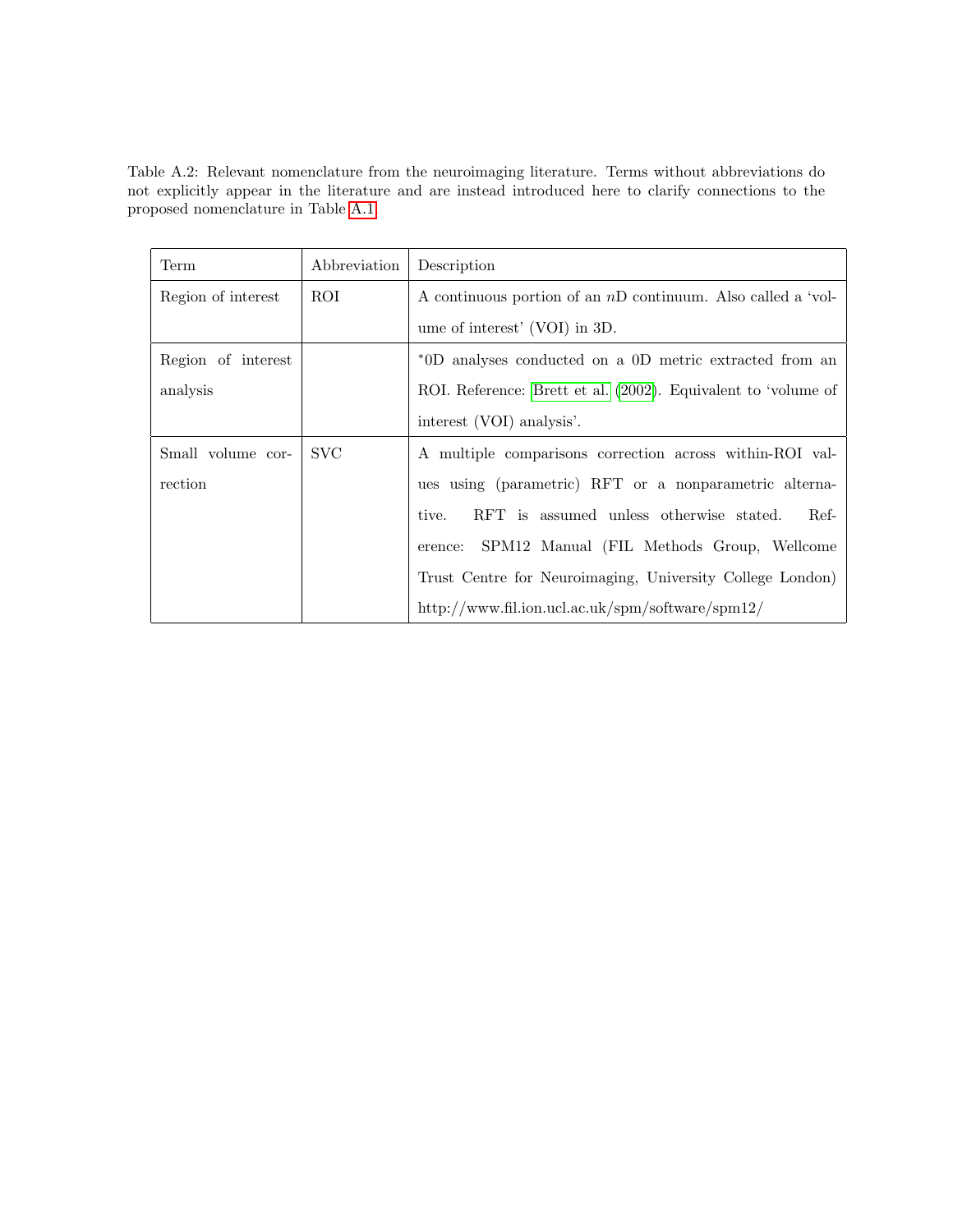# Appendix B Field smoothness: FWHM

The full width at half maximum (FWHM) parameter describes the smoothness of 1D random fields. Most precisely, the FWHM specifies the breadth of a Gaussian kernel (Fig[.B.1\)](#page-16-0) which, when convolved with uncorrelated (perfectly rough) Gaussian 1D data yields smooth Gaussian 1D fields (Fig[.B.2\)](#page-17-0).

Random field theory (RFT) [\(Adler and Taylor, 2007\)](#page-27-0) uses the FWHM value to describe the probabilistic behavior of smooth fields. The most important probability for classical hypothesis testing is the probability that the random fields will reach a certain height [\(Friston et al., 2007\)](#page-27-1); setting that probability to  $\alpha = 0.05$  yields the critical RFT thresholds depicted in Fig.3 (main manuscript).



<span id="page-16-0"></span>Figure B.1: Breadth parameters for Gaussian kernels:  $\sigma$  and FWHM.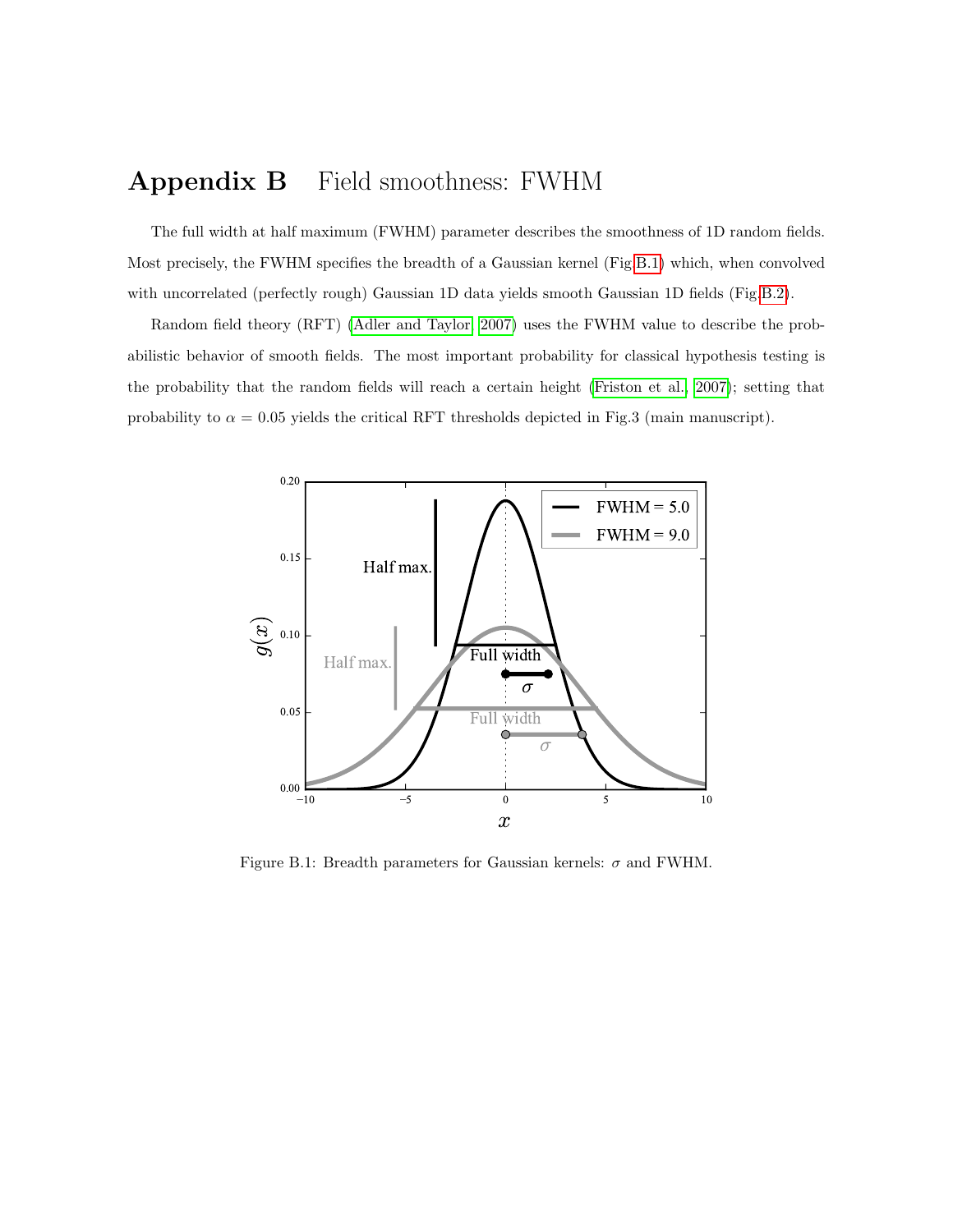

<span id="page-17-0"></span>Figure B.2: One-dimensional Gaussian random fields. The FWHM parameterizes field smoothness. The smaller the FWHM the rougher the field, and the more likely random fields are to reach a specified height. Infinitely smooth fields ( $FWHM=\infty$ ) are probabilistically equivalent to 0D scalars. It has been shown that Biomechanics datasets generally tend to lie in the range  $FWHM = [5\%, 50\%]$ , including (processed) kinematics, force and processed EMG [\(Pataky et al., 2016\)](#page-27-3).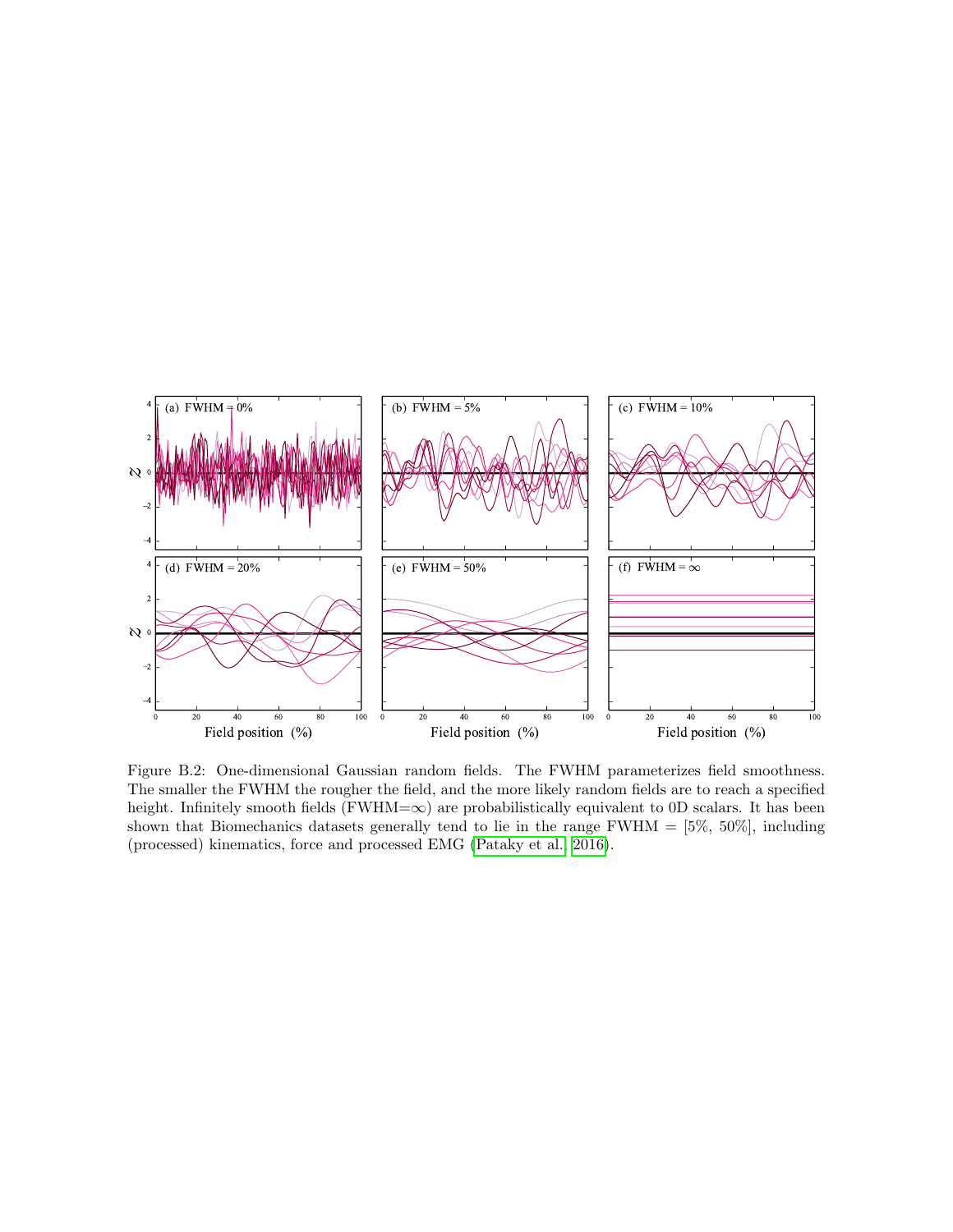# Appendix C ROI analysis in Python and MATLAB

This Appendix describes the Python and MATLAB interfaces for region of interest (ROI) analysis in spm1d (www.spm1d.org). Below Python and MATLAB code snippets are presented in green and orange, respectively.

#### C.1 Example ROI analysis

In spm1d, ROI analysis can be conducted using the keyword "roi" in all statistical routines from spm1d.stats including t tests, regression, ANOVA, etc. As an example, a two-sample t test with an ROI spanning from time  $= 10\%$  to 40% can be conducted as follows:

```
import numpy as np
import spm1d
#(0) Load dataset:
YA, YB = spm1d.data.uv1d.t2.SimulatedTwoLocalMax().get data()
#(1) Define SR:
roi = np.array([False]*101)
roif10:40] = True#(2) Conduct t test:
t = spm1d.stats.ttest2(YB, YA, roi=roi)
ti = t.inference(0.05)ti.plot()
```

```
%(0) Load dataset:
dataset = spmld.data.uv1d.t2.SimulatedTwoLocalMax();
[YA, YB] = deal(dataset.YA, dataset.YB);
%(1) Define ROI:
roi = false( 1, 101 );
\text{roi}(11:40) = \text{true};
%(2) Conduct t test:
t = spm1d.stats.ttest2(YB, YA, 'roi',roi);
ti = t.inference(0.05);
ti.plot()
```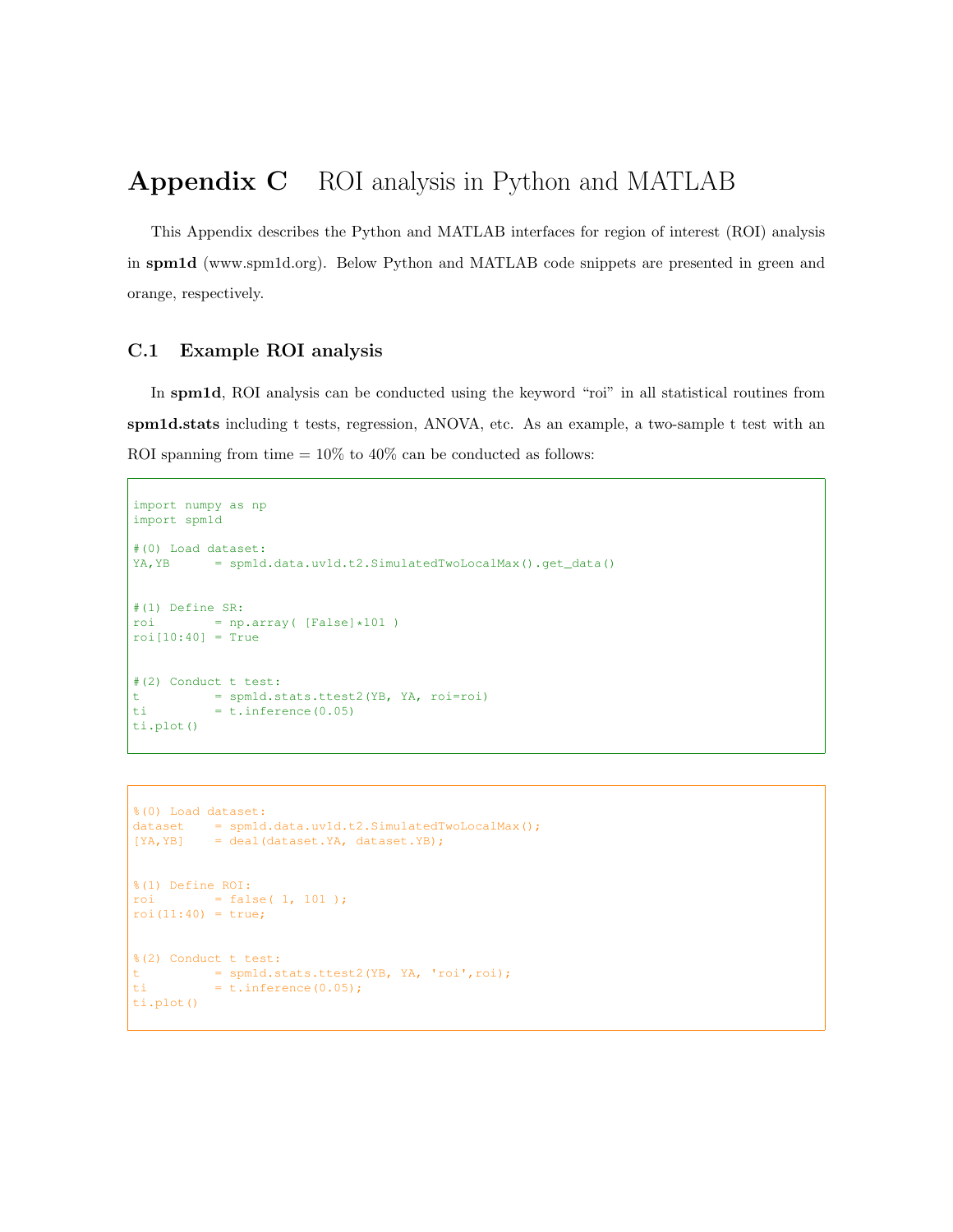#### C.2 Example analysis in detail

After importing the necessary packages, the next commands retrieve one of spm1d's built-in datasets:

```
YA,YB = spm1d.data.uv1d.t2.SimulatedTwoLocalMax().get_data()
```

```
dataset = spm1d.data.uv1d.t2.SimulatedTwoLocalMax();
[YA,YB] = deal(dataset.YA, dataset.YB);
```
Here the variables YA and YB are both  $(J \times Q)$  arrays, where J and Q are the number of observations and the number of nodes in the 1D continuum, respectively. They can be visualized as follows:

```
from matplotlib import pyplot
pyplot.plot(YA.T, color="k")
pyplot.plot(YB.T, color="r")
```

```
plot(YA', 'color','r')
hold on
plot(YB', 'color','k')
```
This produces the following figure:



Figure C.1: Example dataset "SimulatedTwoLocalMax".

In this example the ROI is specified as a binary vector of length  $Q$ , where True indicates the ROI:

```
\text{roi} = \text{np.array} ( [False] * 101 )roi[10:40] = True
```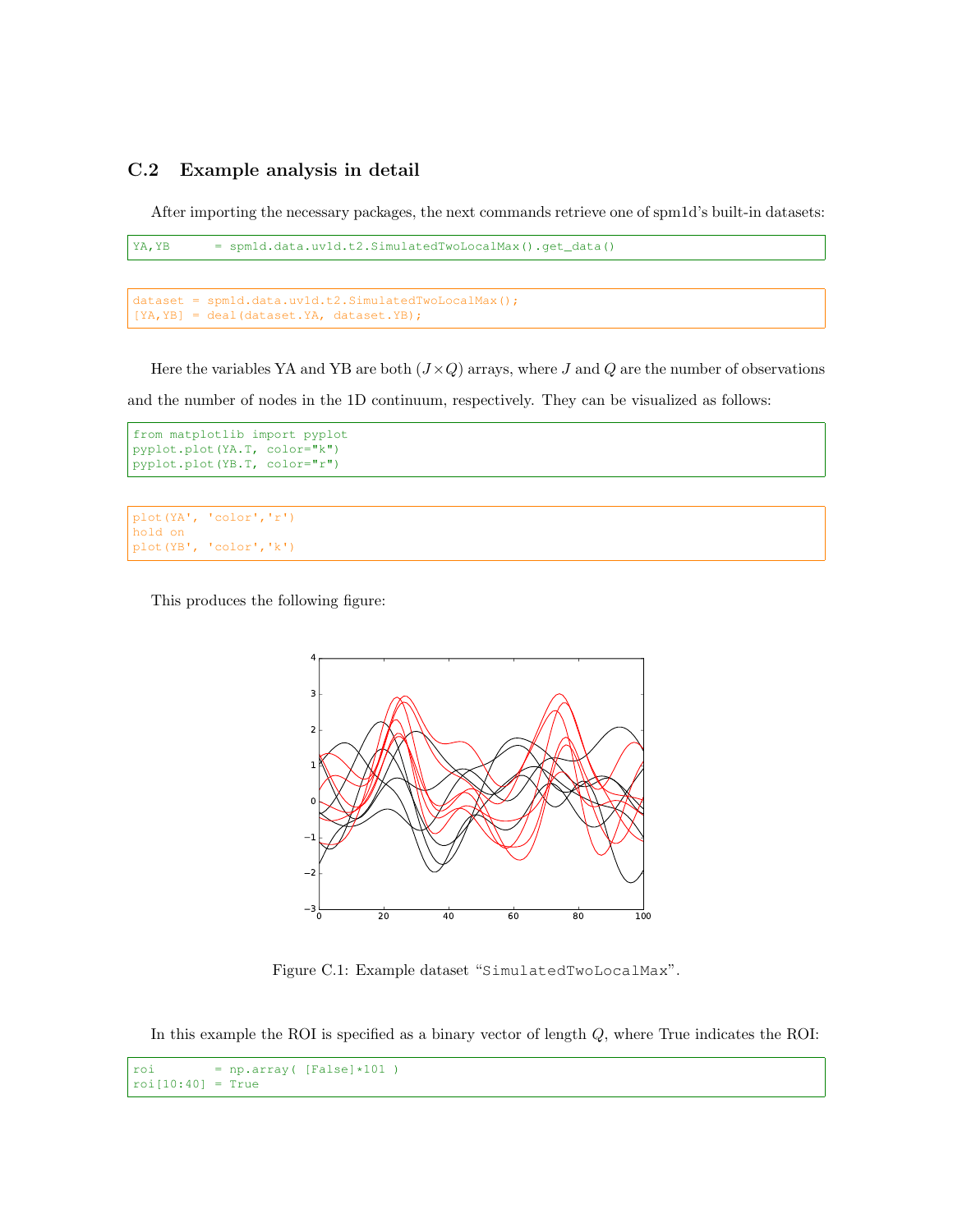```
roi = false( 1, 101 );
roi(11:40) = true;
```
Since the boolean values False and True numerically evaluate to 0 and 1, respectively, the ROI can be visualized using a standard plotting command (Fig[.C.2a](#page-17-0)):

```
pyplot.plot(roi, color="b")
pyplot.ylim(-0.1, 1.1)
```

```
plot(roi, 'color', 'b')
ylim( [-0.1 1.1] )
```
Alternatively the ROI can be visualized using spm1d's "plot roi" function — currently only available in Python (Fig[.C.2b](#page-17-0)):

```
pyplot.plot(YA.T, color="k")
pyplot.plot(YB.T, color="r")
spm1d.plot.plot_roi(roi, facecolor="b", alpha=0.3)
```


Figure C.2: Example ROI visualization (a) using pyplot.plot and (b) using spm1d.plot.plot.roi

ROI-based statistical analysis proceeds as follows (Fig[.C.3a](#page-21-0))

```
t = spm1d.stats.ttest2(YB, YA, roi=roi)
ti = t.inference(0.05)ti.plot()
```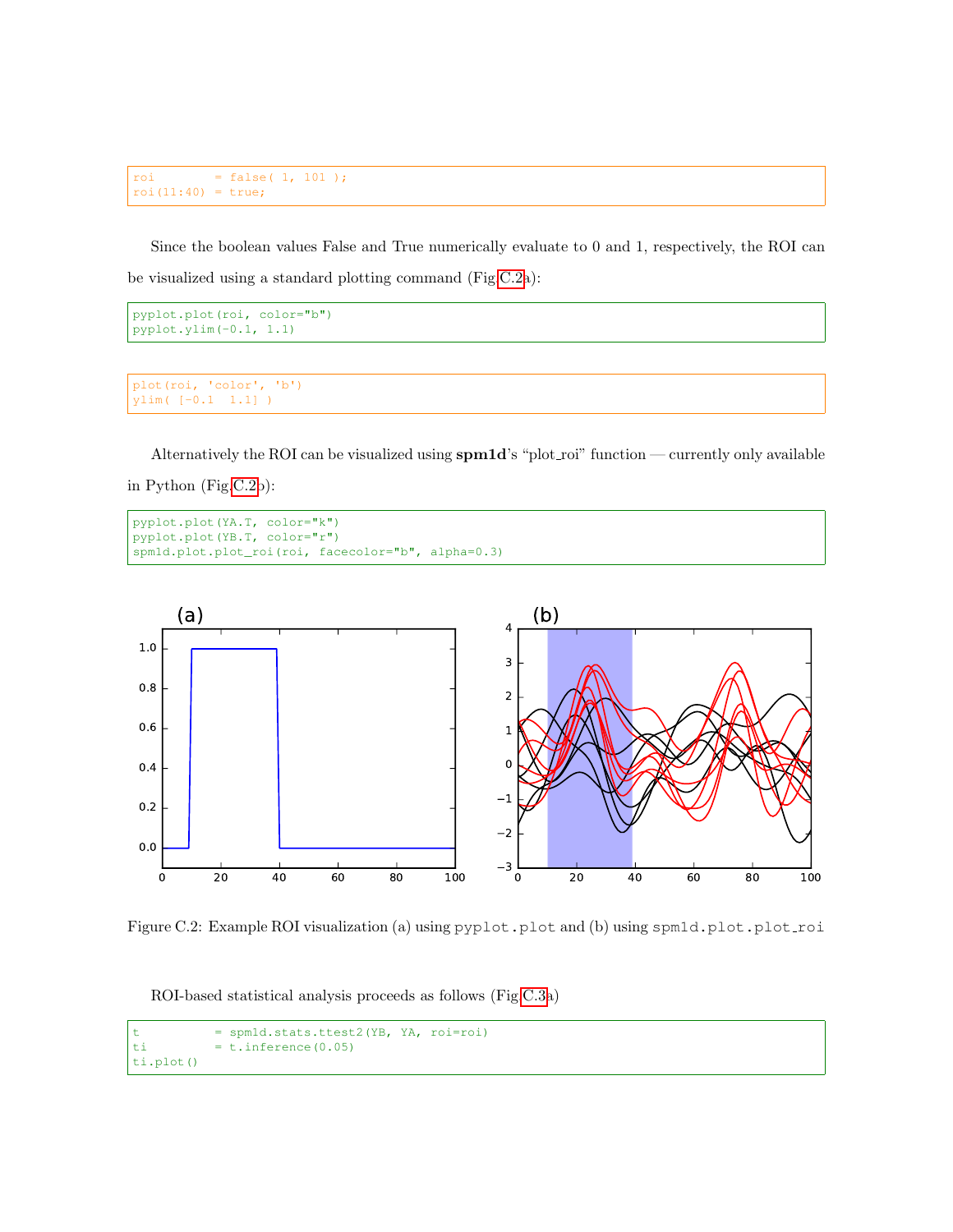```
t = spm1d.stats.ttest2(YB, YA, 'roi', roi)
ti = t.inference(0.05)ti.plot()
```
To conduct the same analysis without an ROI simply drop the "roi" keyword as follows (Fig[.C.3b](#page-21-0))

```
t = spm1d.stats.ttest2(YB, YA)
ti = t.inference(0.05)ti.plot()
```

```
t = spm1d.stats.ttest2(YB, YA)
ti = t.inference(0.05)ti.plot()
```


<span id="page-21-0"></span>Figure C.3: Example analysis (a) with one ROI and (b) without any ROIs. "SPM{t}" denotes the t statistic extended in time to form a 'statistical parametric map'.

Note the following:

• When conducting ROI analysis spm1d masks portions of the t statistic curve which lie outside the specified ROIs. This masking is replicated in the statistical continuum itself (the "z" attribute of the spm object), as indicated below. Note: in MATLAB, masked elements "- -" are replaced by "NaN".

```
print( t.z )
[-- -- -- -- -- -- -- -- -- -- -0.22776187136870144 -0.35193394183457477
-0.4454435693960439 -0.4866562443204332 -0.45343849771681227
-0.32945352380074494 -0.10481565221034789 0.22601109469000205
```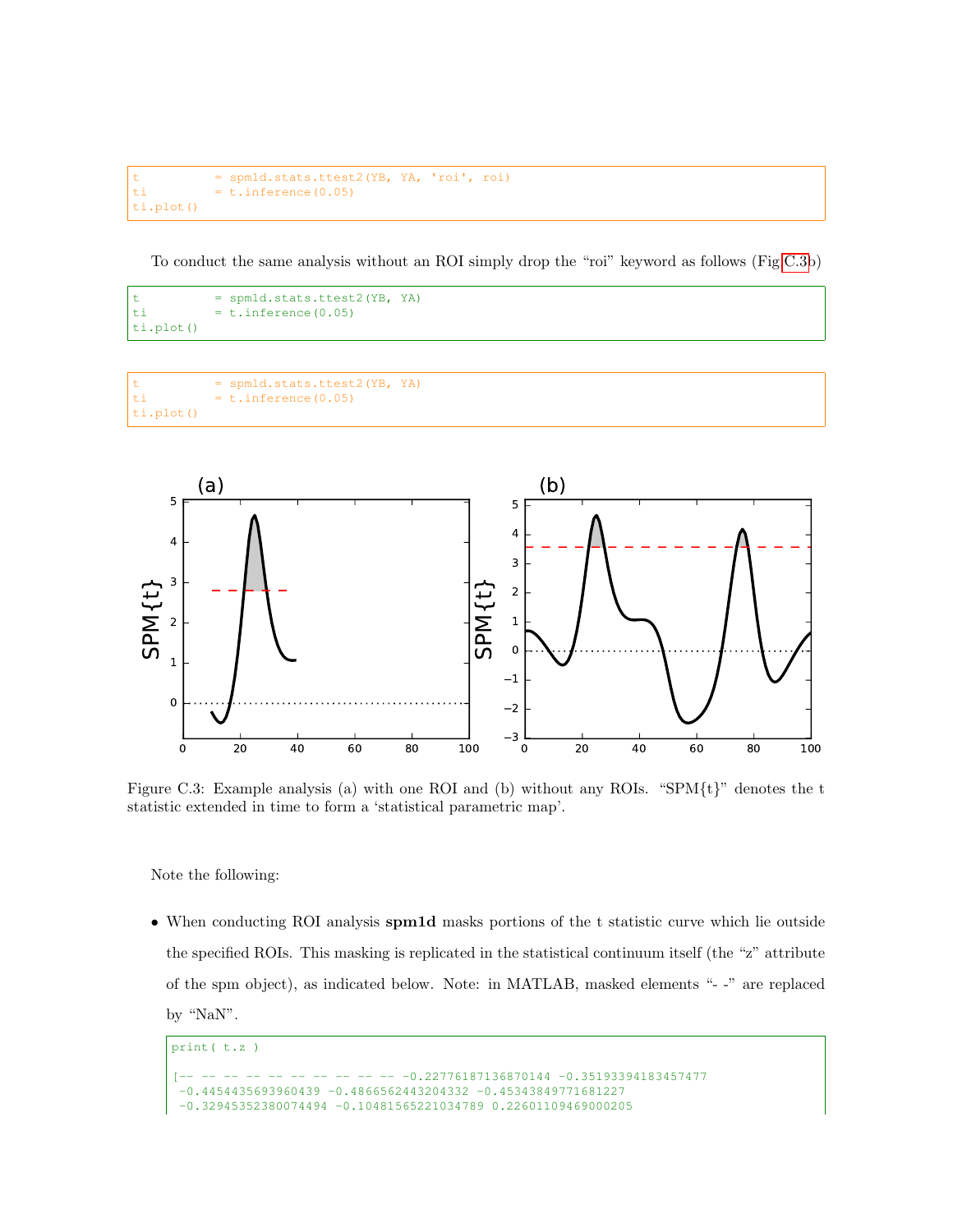```
0.6659607107024268 1.2186672527052544 1.8786714310449357 2.624090708123374
3.3977458417276942 4.09182563625598 4.557446151350232 4.676118446926481
4.4442233781988865 3.976243703618212 3.414764145392637 2.864043743188491
2.379655562970072 1.9818420780205368 1.6712848172222807 1.4407743903014176
1.2783724255448865 1.17159899332 1.1081081854538306 1.0770125187802424
1.0676148836585948 1.0710020774519424 -- -- -- -- -- -- -- --
-- -- -- -- -- -- -- -- -- -- -- -- -- -- -- -- -- -- -- -- -- -- -- -- --
      -- -- -- -- -- -- -- -- -- -- -- -- -- -- -- -- -- -- -- -- -- -- -- --]
```
- Critical thresholds (hashed horizontal lines in Fig[.C.3\)](#page-21-0) are always lower in ROI vs. non-ROI analysis because the search volume is smaller.
- When conducting ROI analysis there may be regions outside of the specified ROI which would have reached significance had whole-field analysis been conducted (Fig[.C.3b](#page-21-0)) and/or had the ROIs been chosen differently. This issue is discussed in the main manuscript.

#### C.3 Multiple ROIs in a single analysis

To conduct statistical analysis using multiple ROIs simply add multiple portions to the boolean

vector:

```
roi = np.array([False]*101)
roi[10:40] = Trueroi[60:75] = True
```

```
roi = false( 1, 101 );
\text{roi}(11:40) = \text{true};
roi(61:75) = true;
```
When there are multiple ROIs spm1d automatically raises the critical threshold to account for the expanded search volume (Fig[.C.4\)](#page-23-0). Note that the critical threshold for two ROIs of breadths  $b_1$  and  $b_2$ is not equivalent to the the critical threshold for a single ROI of breadth  $(b_1 + b_2)$ . For example, using the two-ROIs defined above yields a critical threshold of  $t^* = 3.115$ . If, instead a single ROI of the same total breadth had been defined as follows:

```
roi = np.array([False]*101roi[10:55] = True
```

```
roi = false( 1, 101 );
roi(11:55) = true;
```
the critical threshold would be slightly lower:  $t^*=3.050$ . The reason is that within-ROI variance is smooth (across the 1D continuum), but between-ROI variance is generally not smooth. The **spm1d** software accounts for this using the Euler characteristic of the specified ROI (see Pataky 2016).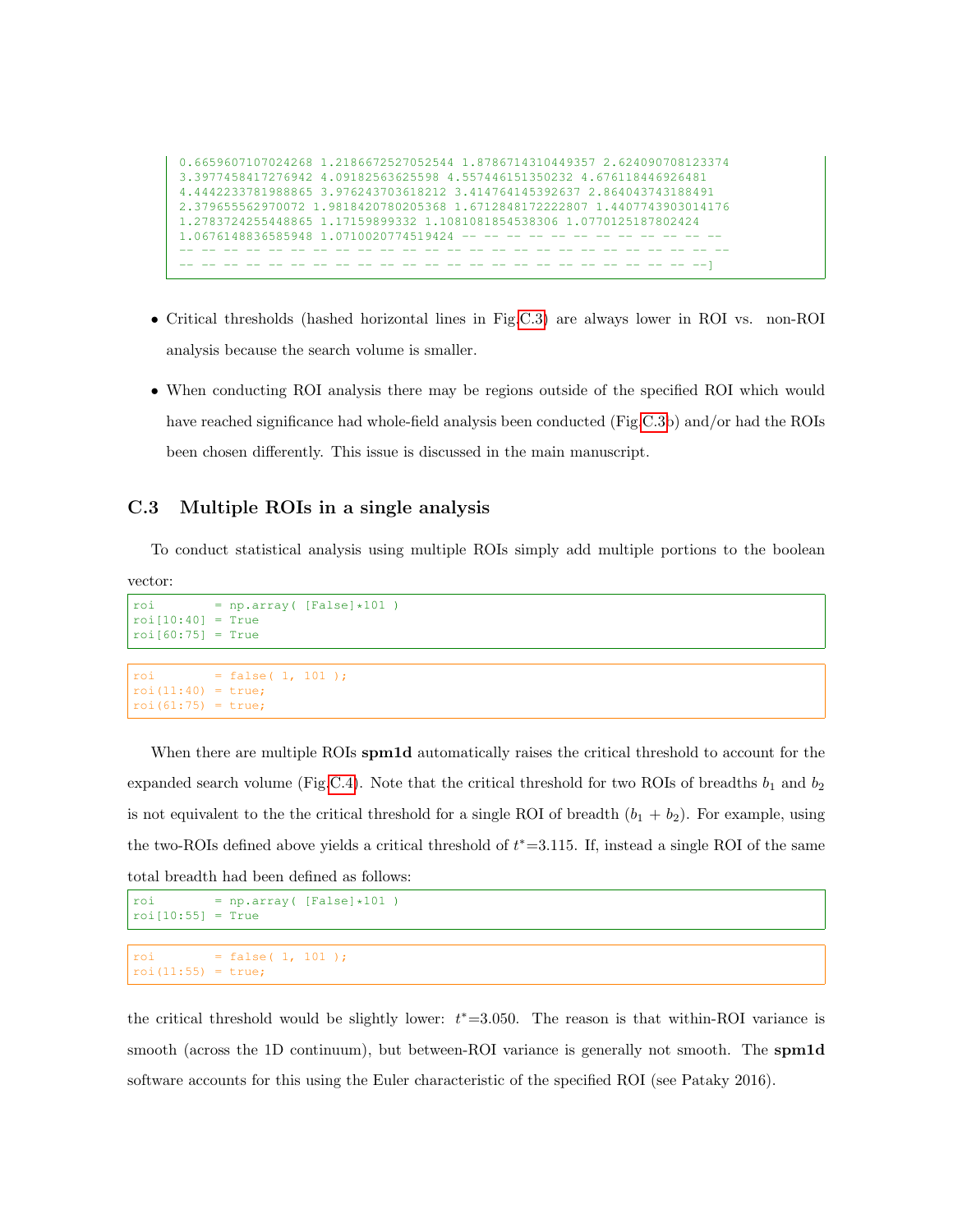

<span id="page-23-0"></span>Figure C.4: Example analysis (a) with one ROI and (b) with two ROIs.

#### C.4 Directional ROIs

'Directional ROIs' can be used to simultaneously test a set of one-tailed hypotheses. As depicted in Fig.5 (main manuscript), different ROIs can embody one-tailed hypotheses. Directional ROIs are specified in spm1d as an integer vector containing the values:  $-1$ , 0 and  $+1$  as follows:

```
roi = np.array([0]*101)
roi[10:40] = +1roi[60:75] = -1
```

```
roi = zeros(1, 101);
roi(11:40) = +1;roi(61:75) = -1;
```
Results for this particular set of directional ROIs as applied to the dataset above are depicted in Fig[.C.5b](#page-24-0). Interpreting this result is somewhat complex and warrants discussion. First let us compare this result with the case where both ROIs are positive (Fig[.C.5a](#page-24-0)):

```
roi = np.array([0]*101)
roi[10:40] = +1roi[60:75] = +1
```

```
roi = zeros( 1, 101 );
\text{roi}(11:40) = +1;roi(61:75) = +1;
```
There are two results to consider: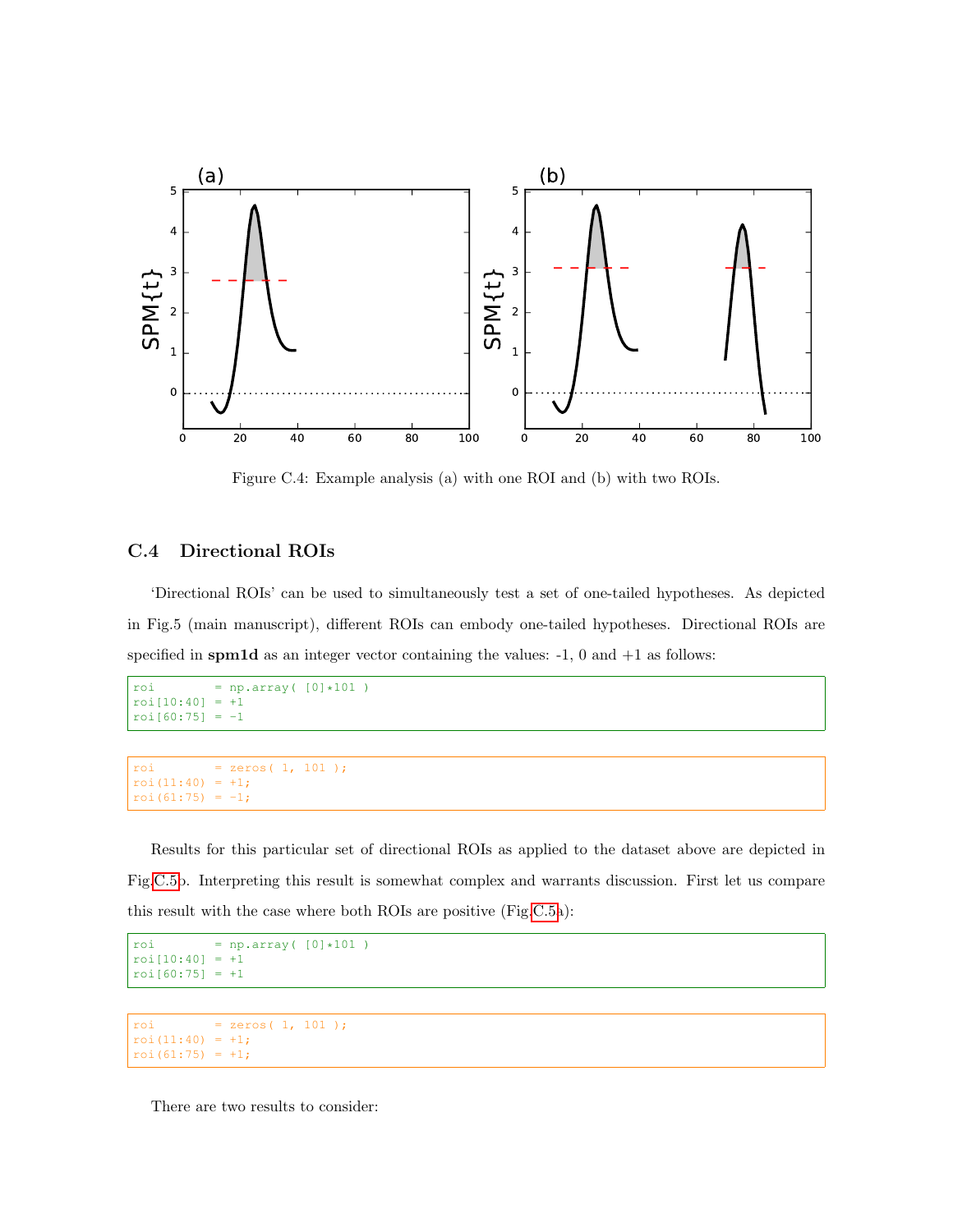- 1. Omnibus result: The omnibus result involves simultaneous testing of all ROIs. In this example there is sufficient evidence to reject the omnibus null hypothesis for both Fig[.C.5a](#page-24-0) and [C.5b](#page-24-0) because the SPM{t} crosses the critical threshold in the predicted direction in both cases.
- 2. Individual ROI results: These results may be regarded as a post hoc qualification of the omnibus test, much in the same way *post hoc* t tests work in ANOVA. In Fig[.C.5a](#page-24-0) the null hypotheses are rejected for both ROIs, but in Fig[.C.5b](#page-24-0) the null hypothesis is rejected only for the first ROI.

In other words, there is sufficient evidence to reject the omnibus null hypothesis for both Fig[.C.5a](#page-24-0) and Fig[.C.5b](#page-24-0). In Fig[.C.5a](#page-24-0) there is sufficient evidence to reject the null hypotheses pertaining to both individual ROIs in post hoc analysis. However, in Fig[.C.5a](#page-24-0) there is only sufficient evidence to reject the null hypothesis pertaining to the first ROI.



<span id="page-24-0"></span>Figure C.5: Example directional ROI analysis. (a) Both ROIs are positive-directed. (b) The first and second ROIs are positive- and negative-directed, respectively.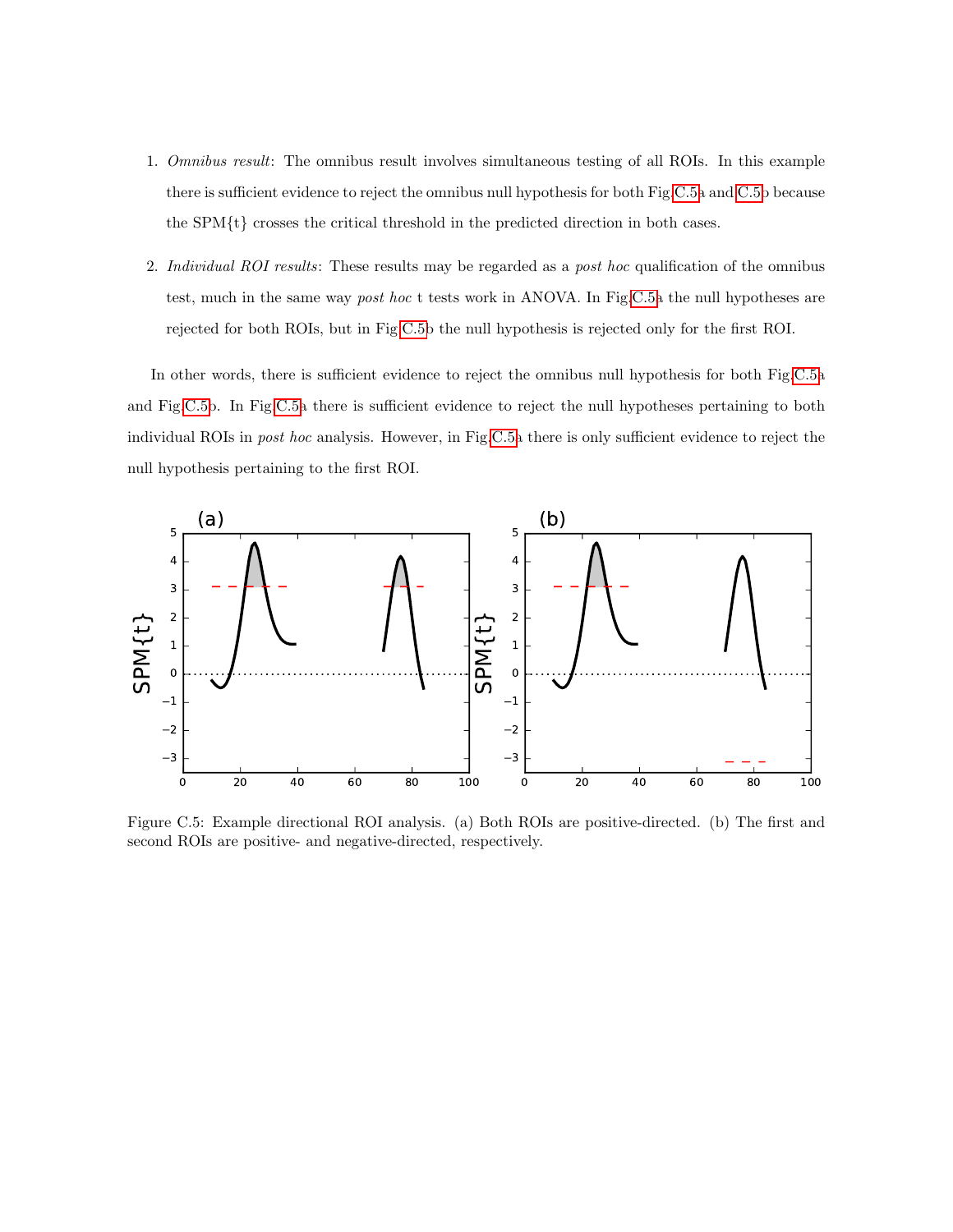# Appendix D Accessing datasets

All datasets analyzed in this paper are available in the spm1d software package (www.spm1d.org) and can be accessed via the spm1d.data interface as described below. Python and MATLAB code snippets appear in green and orange font, respectively.

All datasets in spm1d.data are organized as follows:

```
spm1d.data.XXXX.ZZZZ.DatasetName
```
where XXXX refers to the data modaility (e.g. univariate, one-dimensional), ZZZZ refers to the original or appropriate statistical test (e.g. one-sample t test), and DatasetName is a unique name assigned to each dataset, containing the main author's family name and publication year where appropriate.

#### Datasets A and B [\(Pataky et al., 2015\)](#page-27-4)

Datasets A and B contain univariate, one-dimensional data ("uv1d"), the appropriate test for both is a one-sample t-test  $("t1")$ , and the dataset names are "SimulatedPataky2015a" and "Simulated-Pataky2015b". They can be accessed as indicated below. The YA and YB variables are both (10 x 101) arrays, where 10 is the number of responses and 101 is the number of time nodes used to approximate the continuum.

```
import spm1d
datasetA = spm1d.data.uv1d.t1.SimulatedPataky2015a()
datasetB = spm1d.data.uv1d.t1.SimulatedPataky2015b()
YA = datasetA.Y
YB = datasetB.Y
```

```
datasetA = spm1d.data.uv1d.t1.SimulatedPataky2015a();
datasetB = spm1d.data.uv1d.t1.SimulatedPataky2015b();
YA = datasetA.Y;
YB = datasetB.Y;
```
#### Dataset C [\(Neptune et al., 1999\)](#page-27-5)

Dataset C contains multivariate, one-dimensional data ("mv1d"), the appropriate test is a paired Hotellings  $T^2$  test ("hotellings paired"), and the dataset name is "Neptune1999kneekin". They can be accessed as indicated below. The YA and YB variables are both (8 x 101 x 3), where 8 is the number of responses, 101 is the number of time nodes, and 3 is the number of vector components. Although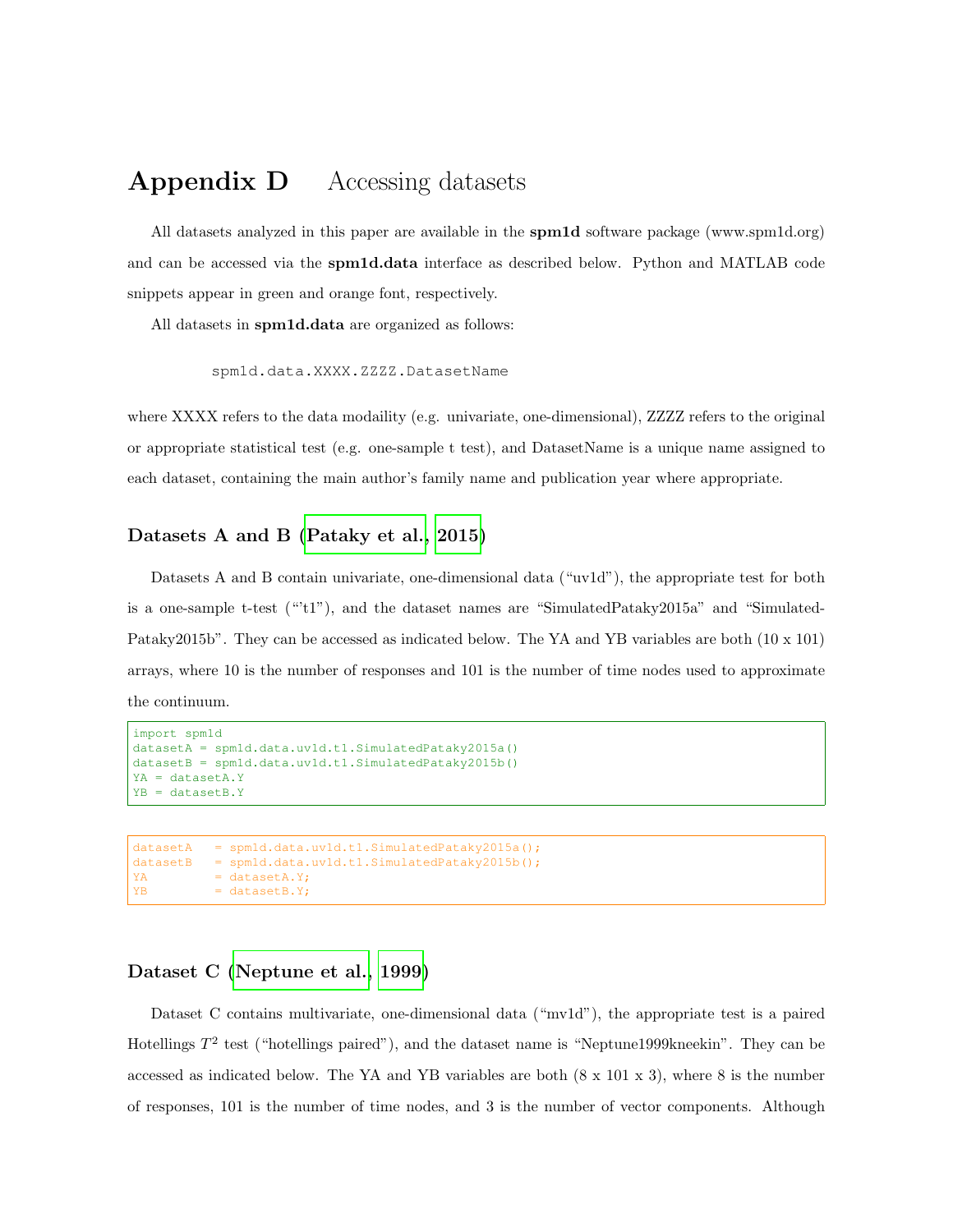these data are multivariate, in this study univariate analyses were conducted on only the first vector component (variables yA and yB).

```
import spm1d
dataset = spm1d.data.mv1d.hotellings_paired.Neptune1999kneekin()
YA, YB = dataset.YA, dataset.YB
yA, yB = YA[:, :, 0], YB[:, :, 0]
```

```
dataset = spmld.data.mv1d.hotelling_s-paired.Neptune1999kneekin();
[YA,YB] = deal( dataset.YA, dataset.YB );
[YA, YB] = \text{deal}(YA(:,:,1), YB(:,:,1))
```
#### Dataset D [\(Pataky et al., 2008\)](#page-27-6)

Dataset D contains univariate, one-dimensional data ("uv1d"), the appropriate test is one-way ANOVA ("anova1"), and the dataset name is "SpeedGRFcategorical". Individual subjects' data can be loaded using the "subj" keyword as indicated below. The Y and A variables in each dataset are (60  $x$  101), and (60 x 1), respectively, where 60 is the number of responses and 101 is the number of time nodes. Y contains the GRF data and A contains a vector of condition labels, where the labels "1", "2", and "3" refer to slow, normal and fast walking, respectively. Note that 20 repetitions of each condition were conducted and that the conditions were presented in a randomized order. In this paper only the normal and fast conditions were considered.

The Y00 and Y01 variables are both  $(20 \times 101)$  and were used in the Stage 1 analyses (Fig.6a). The Y0 and Y1 variables are both (6 x 101) and contain within-subject mean trajectories for each of the six subjects, and were used in the State 2 analyses (Fig.6b–c).

```
# load pilot subject's data:
subj0 = 0dataset = spm1d.data.uv1d.anova1.SpeedGRFcategorical(subj=subj0)
Y, A = dataset.Y, dataset.A
Y00 = Y[A == 2]Y01 = Y[A == 3]# load experiment subjects' data:
SUBJ = [2, 3, 4, 5, 6, 7]Y0 = []
Y1 = []
for subj in SUBJ:
   dataset = spm1d.data.uv1d.anova1.SpeedGRFcategorical(subj=subj)
   Y, A = dataset.Y, dataset.A
   Y0.append( Y[A==2].mean(axis=0) )
   Y1.append( Y[A==3].mean(axis=0) )
Y0, Y1 = np.array(Y0), np.array(Y1)
```